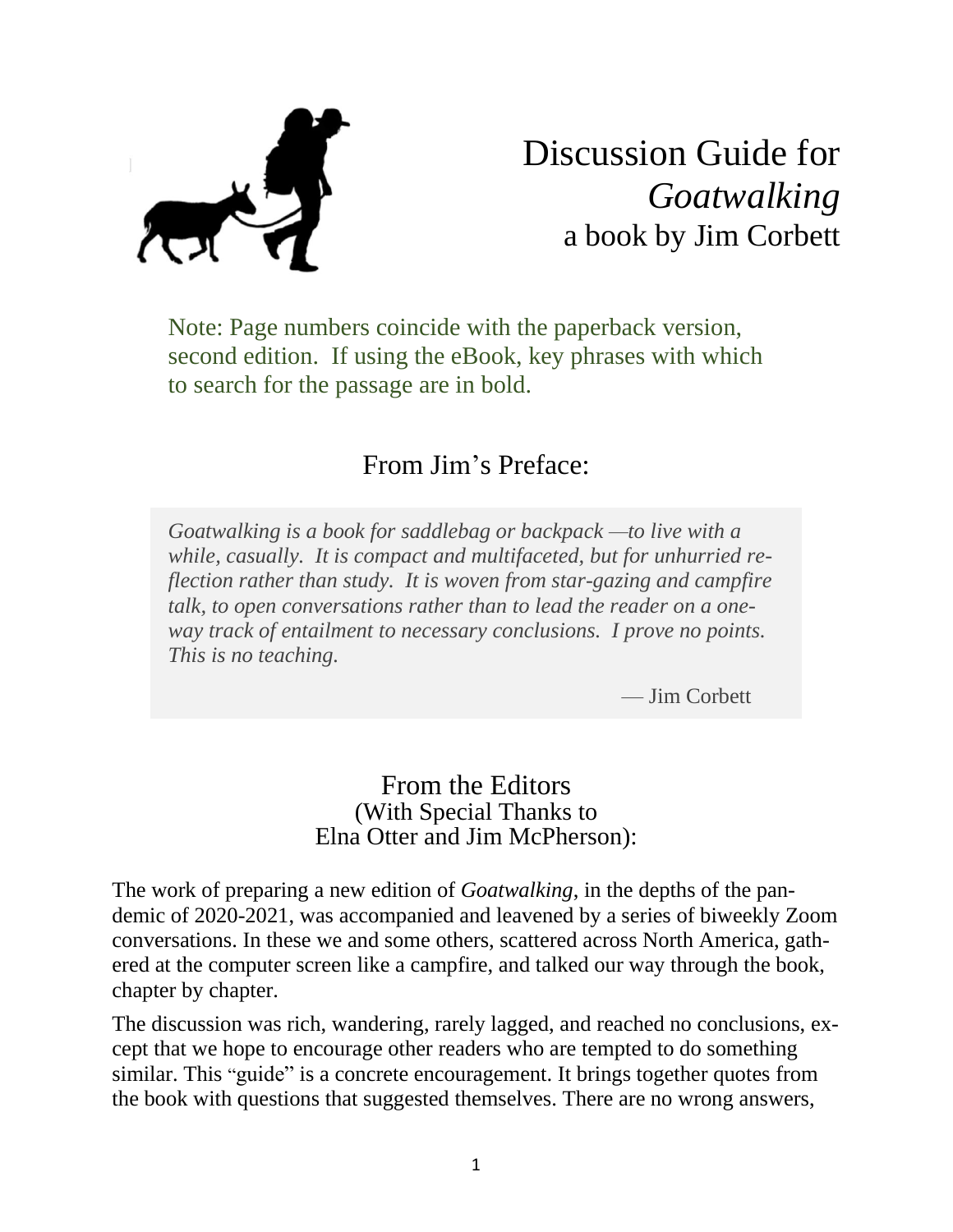and feel free to add or ignore questions in search of your own understandings while sharing, at your own pace.

# From Chapter 11:

### Chapter One — Going out

- 1. What do you think that "Hiding the world in the world" means? (*p.* 1)
- 2. Jim says of goatwalking that it is "**free and easy wandering**," (*p.* 10) and "the Goatwalker **wanders but rarely hikes**." (*p.* 6) What do we think that means?
- 3. "**Simply do nothing**" (*p.* 5) or "**the uses of uselessness**" may "be a hell for you" (*p.* 5). How do you "unpack" these aspects of goatwalking? (*p.* 5).
- 4. Does Jim's advice about "**Learning to go cimarron**" resonate with you? (*pp*. 4, 24).
- 5. What does Jim mean by saying life can be meaningful "**Only if we are active participants** in the Creation?" In your own life, have you found this to be true or false? (*p.* 11).
- 6. "**Out of the stillness** that I thought was death, love enlivened me—or something like love that doesn't split the way love does, into loving and being loved." Does that thought (or experience) resonate with you? (*p.* 2).
- 7. After his Berkeley experience, Jim writes that "**On the basis of quite limited information** and no familiarity, I guessed I must have turned Quaker. Finding myself in Los Angeles, I located a Quaker meeting, attended, and decided I had." What do you think led him to decide that? (*p.* 2).
- 8. A "Cimarron" is defined in part as slaves that go free, **covenanted to become a free people**. How does Jim think that could apply to us? (*p.* 4) .
- 9. "**Pastoral nomadism is similar** to most hunter-gatherer cultures in its concentration on the present, in its reliance on and adaptation to the given aspects of nature, and in its emphasis on unrelenting observation and awareness." How different is that outlook from our everyday lives?? (*p.* 7).
- 10.What is meant by the idea that "attachment is the **emotional analogue of delusion**"? (*p.* 9). Jim also writes that "In the absence of socially supported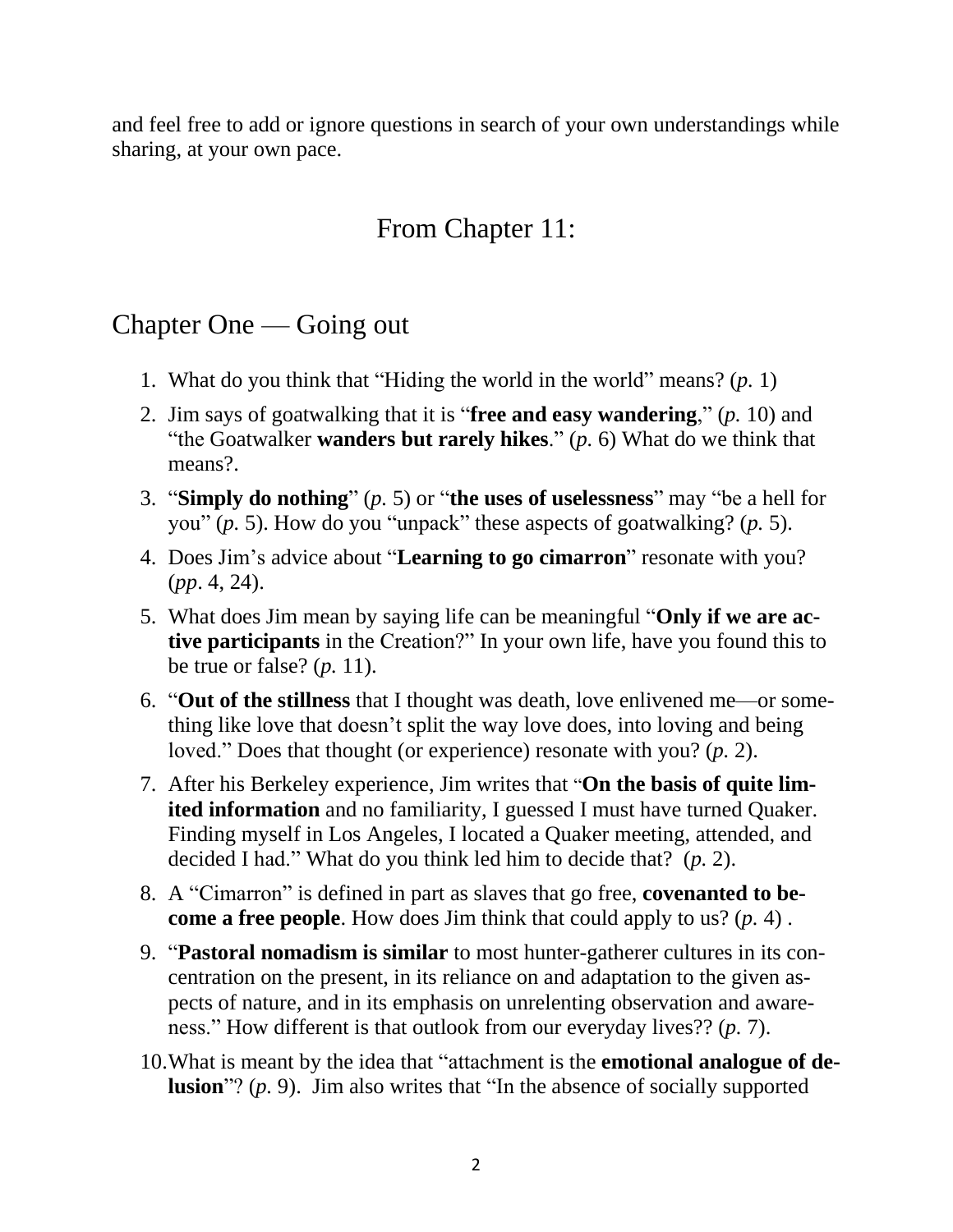identities we may discover ourselves possessed by naked demons who have the good manners to appear only in acceptable disguises when we are in polite society. During extended periods of isolation working as a sheepherder and a cowboy, I discovered little of this kind of emotional conflict. After all, I was doing a job and earning a living. Each day had its work and objectives, and if I was separated from human society I was still of it. But in full solitude — **free and easy wandering** without purpose or schedule — the demons appear." (*p.* 10). In that case, why would anyone want to experience the "full solitude" of goatwalking?

#### Chapter 2 - On Errantry

#### From Jim:

*For* **"***savages"**survival means learning how to fit into an untamed habitat, but for the civilized it means learning how to use natural resources to make a tamed habitat. I therefore refer to primitive societies to illustrate differences between technocratic civilization and communion, but I recommend no regression to a pre-civilized condition. Life on this planet urgently needs to evolve beyond human possession, but regression would just lead to repetition, because pretechnocratic societies disintegrate when brought into contact with technocracy.*

*They disintegrate because technocratic civilization vastly extends the human ability to experience and do many things. (p. 21)*

- 1. How do you think Jim hopes for life to "evolve beyond human possession"? (*p.* 21). How about you?
- 2. What is "**Errantry**" in the modern world? (Look it up if needed.) What have you done that might fit this definition? What have you *not* done because you were afraid it might be seen to fit this definition? (*p.* 13).
- 3. "The Conjurer" is "errantry's **archenemy**," and is an image Jim took from the Cervantes novel Don Quixote. Jim states that "conjuring" involves deluding people into believing errantry is fantasy, while arguing that "religions" are true or real. Do you agree or disagree? (*p.* 14).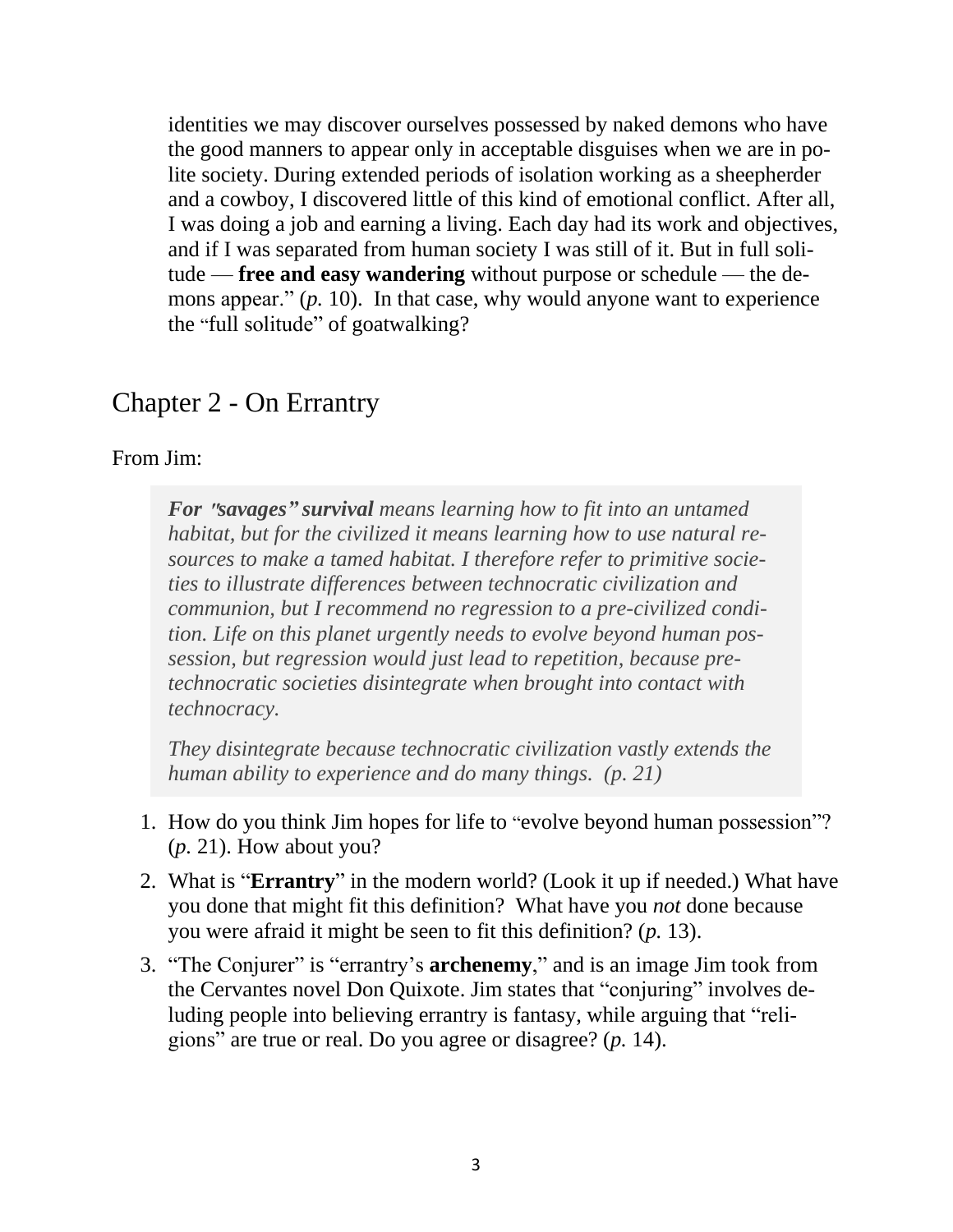- 4. Jim 's preliminary epitaph for himself is: "I've **shared life's warmth** with a lamb. I've opened a desert spring." Do you think it important to have an epitaph? What would yours include, if written today? (*pp.* 12-13).
- 5. The character of Don Quixote is important throughout the book. Jim told strangers to look for him as resembling "**Quixote wearing glasses**". What do you gather are the connections for Jim between Cervantes 'writings and Goatwalking? (*p.* 13) .
- 6. Francis of Assisi segued from being a man seeking knightly glory to the founder of a religious order dedicated to "**Lady Poverty**". In what ways does this parallel Jim's transition from formal, traditional education to goatwalking? (*pp.* 16-17).
- 7. "**Be Unprepared**," Jim told would-be goatwalkers. (*p.* 18). Might that be the motto for all errantry? Or life? (Note: Yet in Chapter 4, Jim advised preparing very carefully for forays into the desert: "**Life on the desert** is always for real; little mistakes can be fatal.") (*p.* 49).
- 8. What is meant by "**Technocratic civilization** is itself irreplaceably good, in its time" and that social philosophers were right in claiming that what is called human civilization had to be founded on slavery and that war was (and still often is) the "natural" relation of one state to another? (*pp.* 22-23).
- 9. Jim argues that "**covenanting**" is the fundamental adaptive concern of anyone seeking to become fully human (,) because it empowers members to be cocreators of a social order." How so? What do you think "covenanting" means here, and have you found this to be true in your own life? (*pp.* 23-24).

### Chapter 3 – Free & Easy Wandering

Jim Quotes from the book, *Goat Husbandry*:

*When man began his first farming operations in the dawn of history, the goat was the kingpin of the pastoral life, making possible the conquest of desert and mountain and the occupation of the fertile land that lay beyond. The first of man's domestic animals to colonize the wilderness, the goat is the last to abandon the deserts that man leaves behind him. For, ever the friend of the pioneer and the last survivor,*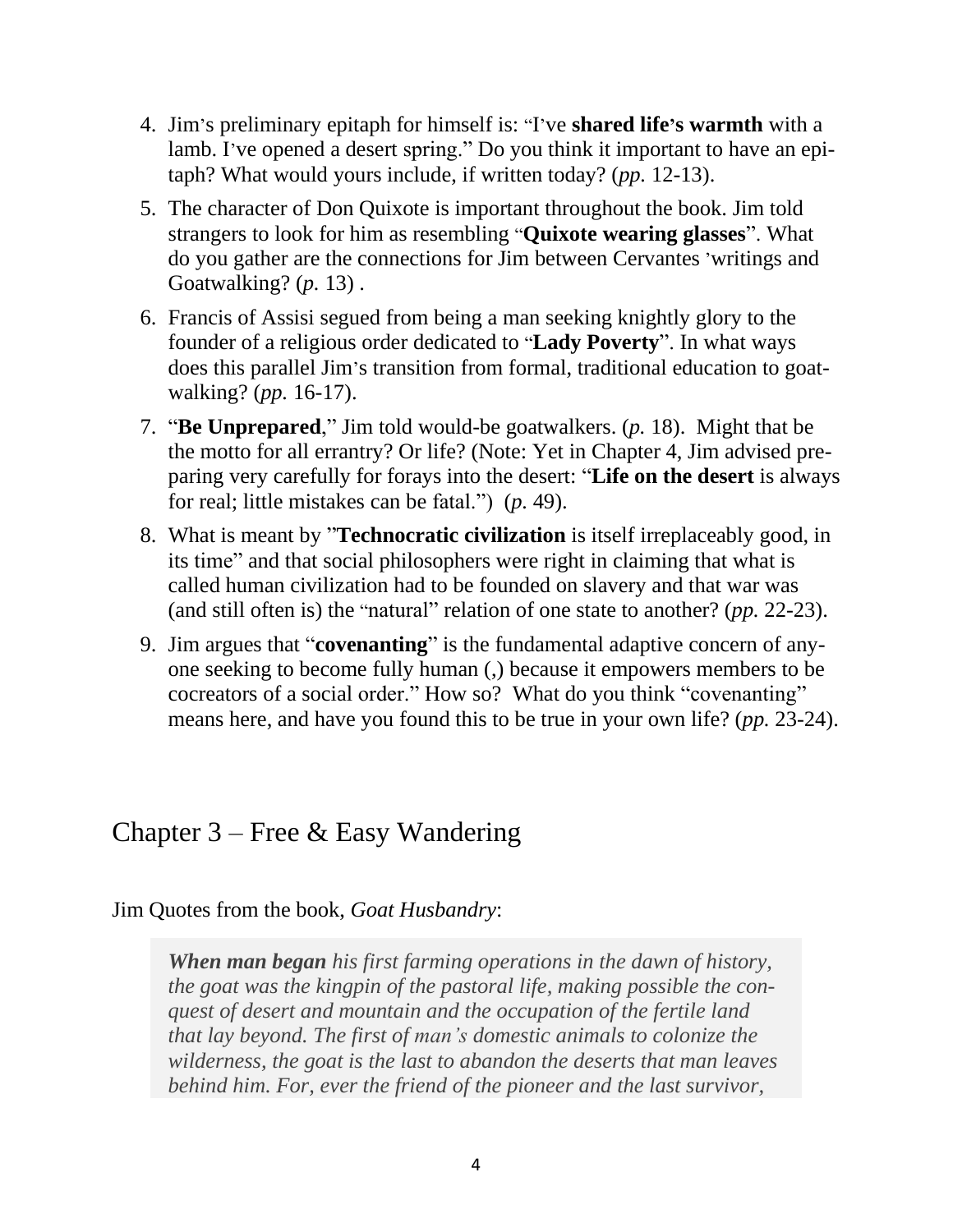*the goat was never well-loved by farmers on fertile land. When agriculture produces crops that man, cow, and sheep can consume with more profit, the goat retreats to the mountain tops and the wilderness, rejected and despised — hated, too, as the emblem of anarchy."(p. 28). Jim adds: "The goat is the natural emblem of anarchy. It is the most adaptable pastoral animal, and pastoral nomadism remains the only form of livelihood that permits subjugated communities to walk away from the state. Quick-witted, social, and educable. . . goats thrive on a wider range of plants and in more varied terrain than any other large herbivorous mammal. On range where other domesticated animals would starve, goats often provide both milk and meat for their human partners. Because goats will readily admit human beings into herd membership . . . with the goat as a partner, human beings can support themselves in most wildland environments. (pp. 26-27).*

- 1. What makes goats the **most adaptable** pastoral animal, and why is this relevant to errantry? (*p.* 26)
- 2. After reading this chapter, can you imagine becoming a member and a leader of a herd of goats?
- 3. Would learning **goat milking technique** be difficult? Useful? (*pp.* 30-32).
- 4. Consider the difficulty of leading "**the black maggots**" (goats) in an incredibly fragile ecosystem such as the Sonoran desert. What could possibly go wrong? "(*p.* 33)
- 5. What advantages do **human beings find** in goats offer over other species (i.e. cows)? (*p.* 37).
- 6. Can we **slaughter animals, eat meat**, and still consider ourselves to be living non-violently? (*p.* 42).
- 7. Jim wrote: "to be at home in deserts, **a gentle, peaceful people** must also be ruthless. Sentimentalism is a luxury of the rich and violent." Is it possible to reconcile being gentle, peaceful, and ruthless? "(*p.* 46).
- 8. Jim: "The **Hopi tell of ancient times** when they wandered throughout the North American continent in search of the right place — the place to practice a sacramental way of life that preserves the universe. From jungles lapped by both oceans, they walked north to the Arctic icefields, east to the shores where leafy forests meet the sea, and west to the shores where giant redwoods overlook crashing surfs. No place anywhere on the continent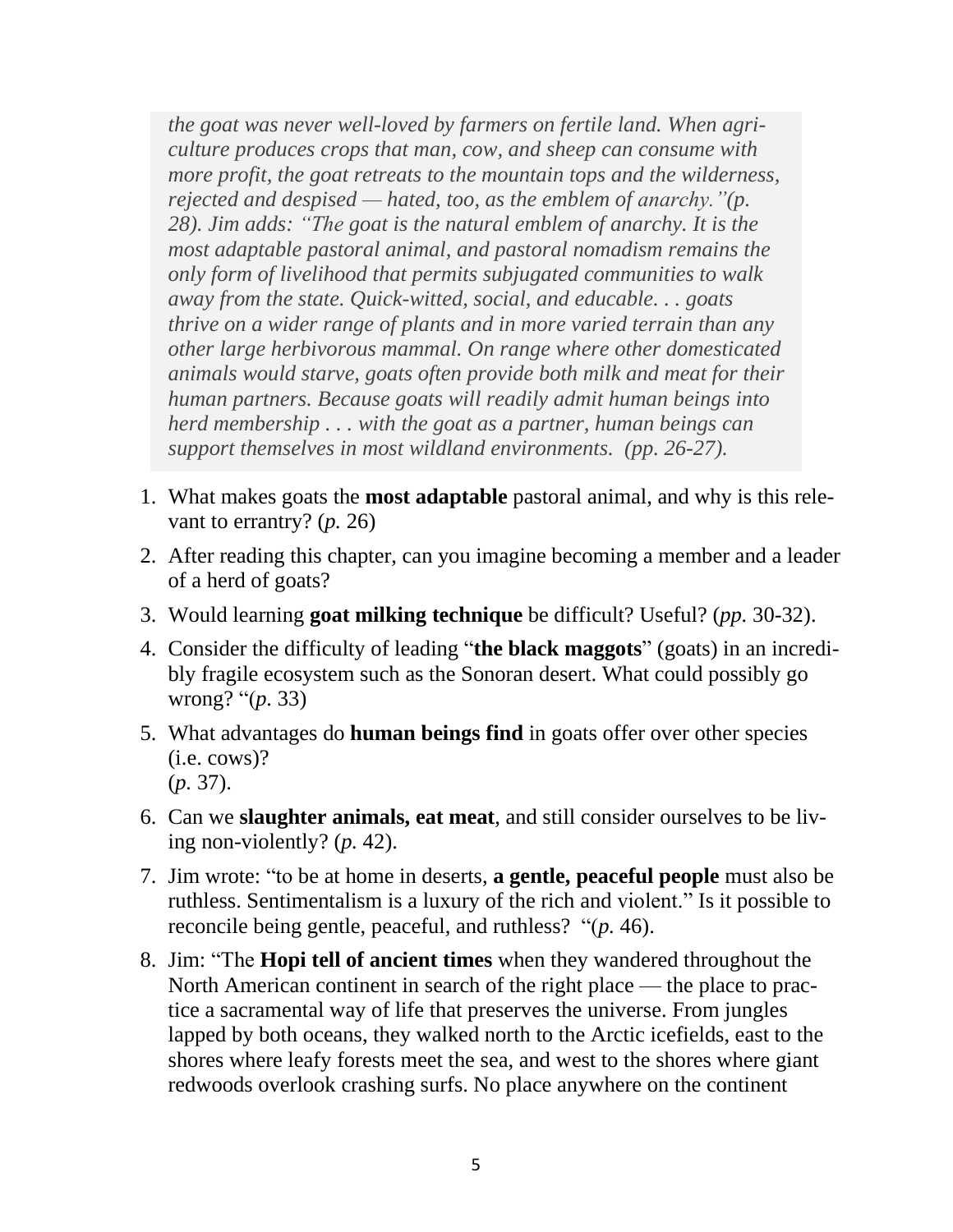equaled the high desert mesas where they finally settled. When explaining to outsiders, they sometimes observe that the home of a peaceful people must be in places that others consider wastelands." (*p.* 46). Are there places in the world you consider wastelands and, if so, what makes them so? Would you be comfortable living in such a place? Would it be useful to do so?

9. What "wastelands" should we particularly be pondering today?

### Chapter 4 – Survival Tips

#### 1. Jim wrote:

*I have a confession to make. I want my grandchildren to learn how to goatwalk, even if they have no interest in errantry. I'm a survivalist where they're concerned. Industrial civilization has destabilized the earth's climate beyond the point of no-return. The fair-weather agriculture on which our civilization depends is doomed. In the course of the next century, much of North America will probably become desert. Even if it doesn't, annual rainfalls and temperatures will fluctuate too wildly to sustain the agricultural systems on which we now depend. If humankind doesn't self-destruct, my grandchildren will have to get along without industrial agriculture as it now exists. Maybe a more sustainable industrial adaptation will emerge, but I want them to know enough to survive the old-fashioned, nomad way, in case that's the viable choice. (p. 47).*

Do Jim's concerns from the 1980s relate to the 21st century? Would this form of survivalism really be useful for our grandchildren?

2. Jim wrote, "Before **going into unfamiliar arid country**, study maps that show the location of water. Grazing-permit maps for areas administered by the U.S. Forest Service or the Bureau of Land Management will indicate most waters, including temporary springs and seeps that are not on U.S. Geological Survey maps, but inaccuracies of one-quarter mile or more are common on the Forest Service and BLM maps, so don't put all your faith in them — or in anything else. Life on the desert is always for real; little mistakes can be fatal." Could this passage from (*p.* 49) be not only concretely important for people going out in the wilderness, but also more broadly metaphorical for others?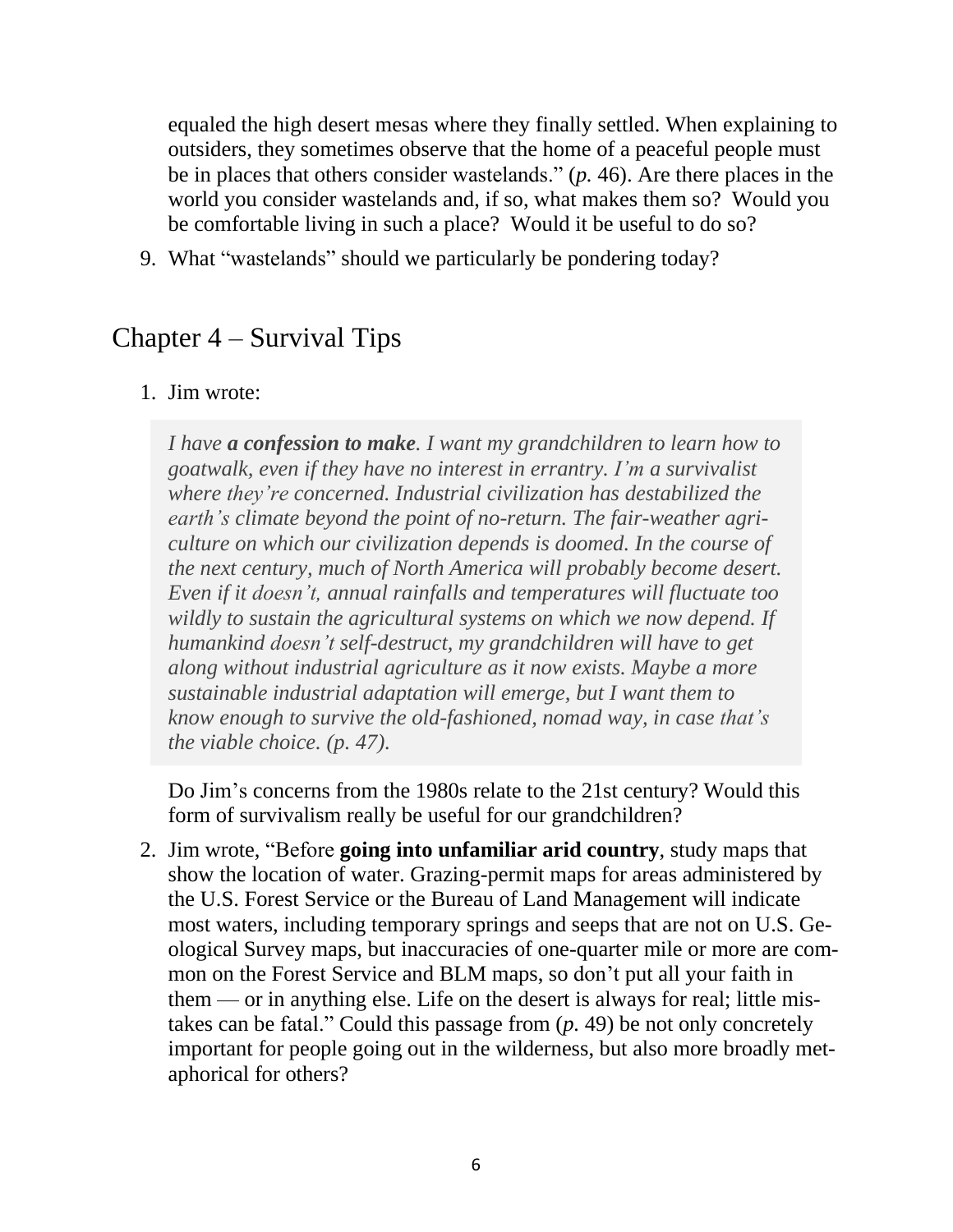- 3. "When **bedding down among goats** in bear or lion country, I've sometimes wondered whether a bear or big lion or jaguar that happened by would consider me a goat among goats or would feel that the goats should be left alone because of my presence. Deer, for example, have a different attitude toward me when I'm sitting among the goats, often coming up close to puzzle over us. . . . I've never had a problem with predators during a goatwalk, although I've occasionally found lion tracks that showed we were scrutinized during the night." (*p.* 56). Aside from predators, what are some other hazards of goatwalking? Would you be safe going goatwalking at your current level of knowledge?
- 4. What would you see as some features of the "**more sustainable industrial** adaptation" (*p.* 47) of our present system Jim calls for?

### Chapter 5 -- The Cimarron Alternative

- 1. On page 70, Jim wrote, "Here are **two iconoclastic suggestions** about our fundamental educational needs: First, everyone should learn how to feed him- or herself. Second, everyone should live at least briefly as a member of a wildland band." Perhaps this could be referred to as "going feral." Then, on *p.* 76 he wrote, "When a person or group is faced with extermination or enslavement, going free may be a more responsible choice than attempting to resist. The black maroons who escaped slavery to form their own societies created both an example and a refuge for those who were still enslaved. If we're lucky, few of us will ever face political conditions that would make escape necessary for survival, but knowing how to escape, should the need arise, can still strengthen one's sense of independence. A slave who only **knows how to live by slavery** is in no position to struggle for freedom." "(*p.* 73).
- 2. Further, Jim writes, on Page 76,

*"Life turns sour when it is dedicated entirely to resistance and is cut off from constructive social activity. During the sixties, war resisters therefore tried to drop out of the established system and create a peace-making counterculture. The result was little more than an assimilated subculture and new fashions. The counterculture was as self-absorbed as the kind of conscientious objection that is primarily concerned with conscience rather than objectionable violations.*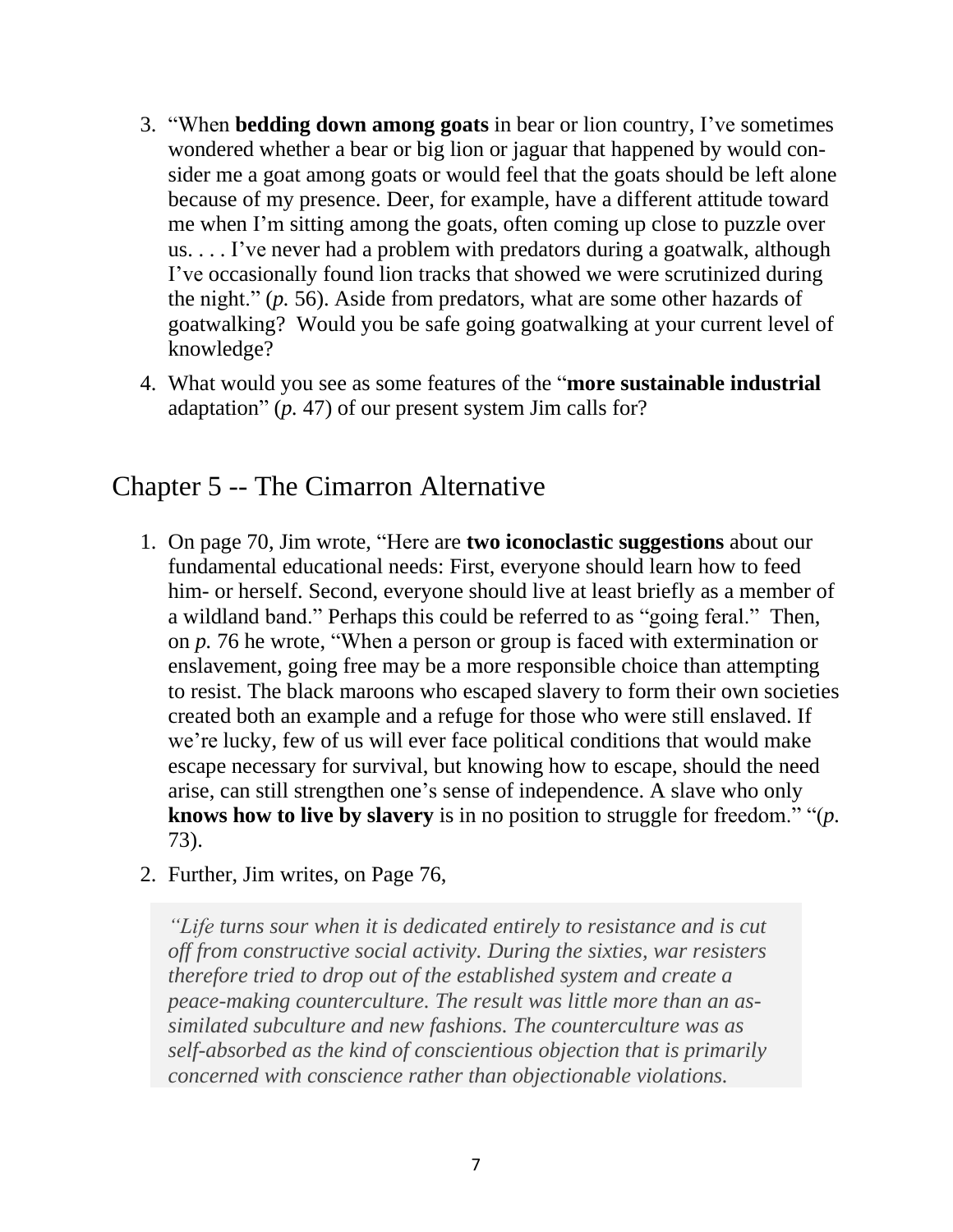*One's complicity can be reduced by limiting acquisition and consumption to necessities; failing to limit consumption means that other living beings are injured to make the difference. Nonetheless, any productive member of a society at war with man or nature can also be sure that he is one of its soldiers, no matter how considerately he lives. To serve life, technocracy's conscripts must go beyond simplicity and do more than desert; they must gather into basic communities that open an exodus."*

Does "**nomadic pastoralism**" (*p.* 22) offer a model for such an "exodus"? How does it differ from as distinct from to "**go feral**"(*p.* 69)? How might doing either one be expressed in your life?

- 3. Why and how have people "**burned their bridges**" to life-support systems available prior to this century, as Jim talks about on *p.* 70?
- 4. Jim writes that most "**family farms**" are now occupied by families who work seventy-hour weeks at less than the minimum wage for a lending agency that owns both their land and their time. (*p.* 70). Is that true? What does it mean for the rest of us?
- 5. Did the 17th Century English "**Diggers**" really have the right to plant and harvest on the "commons" or "public" land? (*p.* 73). Since the movement survived only a couple of years, the establishment obviously didn't think so. How might the "catch me if you can" feature of nomadic pastoralism have changed their fate?
- 6. "Active and visible **conscientious objection to war**, to the destruction of the environment, to racism, to the exploitation of economic colonies . . . is often the most effective way to… stimulate change." (*p.* 76). Do you believe this was true when Jim wrote Goatwalking? Is it more true or less true today?
- 7. Was **Moses** a cimarron? Does this mean that nomadic pastoralism dates back to the 12th century BC in a form similar to what Jim recommends for today? (*p.* 76).
- 8. On page 82, the **Peaceable Kingdom** is referred to as "non-violent alternative to the apocalyptic hopes of revolutionary Zealots." Its biblical origin is Isaiah 11:6-9: "The wolf will live with the lamb, the leopard will lie down with the goat, the calf and the lion and the yearling together; and a little child will lead them. 7 The cow will feed with the bear, their young will lie down together, and the lion will eat straw like the ox. 8 The infant will play near the cobra's den, and the young child will put its hand into the viper's nest. 9 They will neither harm nor destroy on all my holy mountain, for the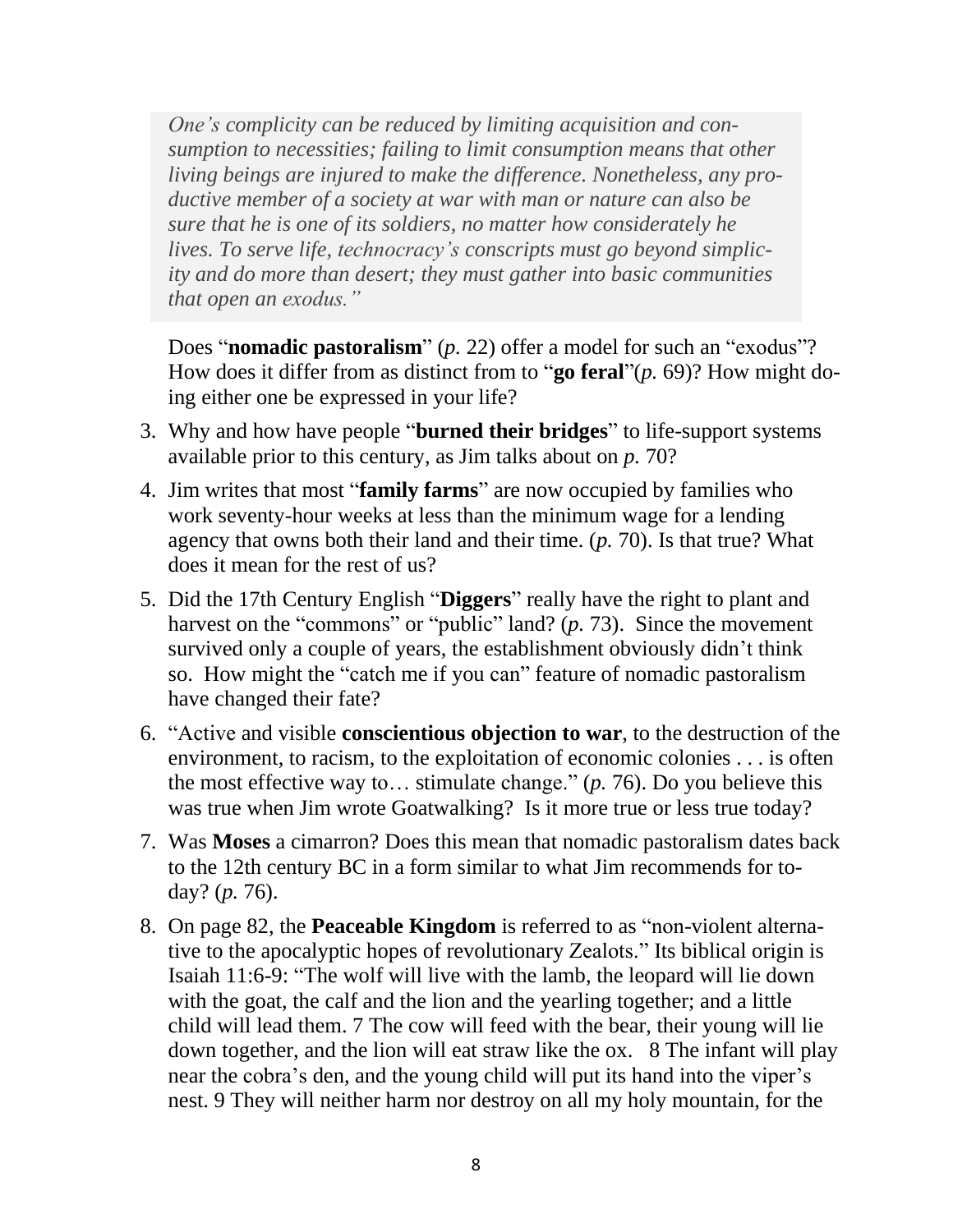earth will be filled with the knowledge of the LORD as the waters cover the sea." How might the Peaceable Kingdom be expressed in your life?

- 9. Jim writes, on page 80, "**Settled peoples** work relentlessly to remake and possess the earth because they can live only in man-made habitats where they are subjugated and used by whoever controls the land. In contrast, nomads take life sabbatically, as a gift from 'God's land.' . . . The cimarron's ability to be at home in wildlands distinguishes pastoral nomads from peasants and other settled folk, opening nomadic consciousness to insights unknown to peoples who worship owner-masters because they can live only within the man-made world's make-believe boundaries." Is this a "real" possibility? Or more like what Jim calls "conjuring"?
- 10.Can "settled folk" learn anything useful from considering the cimarron way? Can you personally?

### Chapter 6 -- The Civil Imperative

1. On page 83, Jim writes,

*Slavery has been abolished, but Pharaoh still rules. Going cimarron, sabbatically, is a way to go free from Pharaoh. Having gone free from Pharaoh, a cimarron community must discover how to participate in civil society without being resubjugated. Civil but unsubjugated, the cimarron community insists on a free society based on equal rights of association and agency. Yet, as a matter of empirical fact about human behavior, civil association disintegrates in the absence of a governmental police force entitled to use violence to subjugate the populace. All of us sometimes and some of us most times must be coerced into civility. All of us in civil society need police protection from one another. And, for a nation-state to exist at all, governmental organization must maintain the natural borders by repelling attackers and excluding unauthorized aliens.*

#### He continues, on page 84 with:

*How can a cimarron community, which refuses to give fealty to any human ruler as its lord and master, live under a national government?"*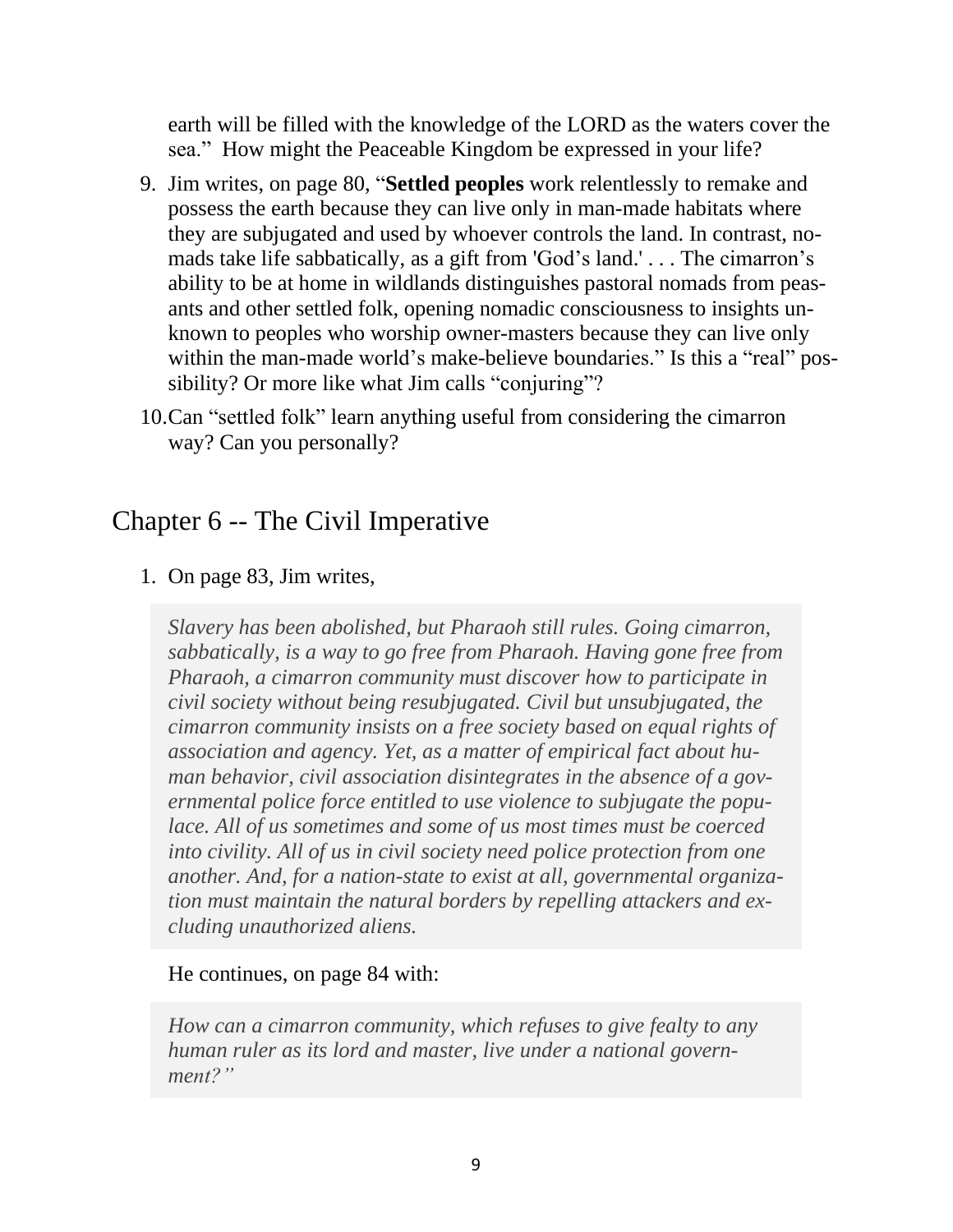What's your answer?

- 2. "**Anyone who sees** the difference between obeying the government and obeying the law can see how to remain free and faithful in civil society, but the way is hard, disreputable, and dangerous." (*p.* 84). Do you agree? Have you had any experiences when you were forced to choose between the two?
- 3. Jim says that civility is one side of a **human social order**. Religion is the other. Both sides are concerned with the law. How do they work together? (*pp.* 84-85).
- 4. How does Jim's decision to not wear a gun jibe with his view of the correctness of **Hobbes**' position, i.e., "unless there is a commonly accepted Power [ read 'police'] people are in a state of war." (*p.* 89).
- 5. Jim:

*The cimarron community that tries to practice civility as nonviolence must concede that we are all participants in civil society and therefore the beneficiaries of the armed force that must be used to preserve it. If we are a peaceful people that refuses to take up arms to protect ourselves, someone else will do it for us.*

*This is painful. . . (p. 93)*

Is Jim right about this? If so, where does that leave "pacifists"?

- 6. German philosopher **Carl Schmitt**'s work (*p.* 94) is probably the most famous recent example of espousal of a protection/obedience relationship as basic to social order. Does the fact that he became the premier Nazi ideologue totally negate that proposition?
- 7. **Thoreau**, on the other hand, advocates civil disobedience when statutes are unjust (*p.* 95). How does Jim's perspective differ from both Schmitt and Thoreau?
- 8. Jim writes, "When **governmental powers are used to destroy** the rule of law, civil obedience and civil disobedience both fail to institute, maintain, or extend civil association under the rule of law" (*p.* 97). If so, then what does maintain or extend "civil association"?
- 9. Jim writes: "**Civil initiative maintains** and extends the rule of law, unlike civil disobedience, which breaks it, and civil obedience, which lets the government break it" (*p.* 99). This sentence is often referred to as the core belief of the sanctuary movement as Jim saw it. Is it a real possibility? Does it still exist today?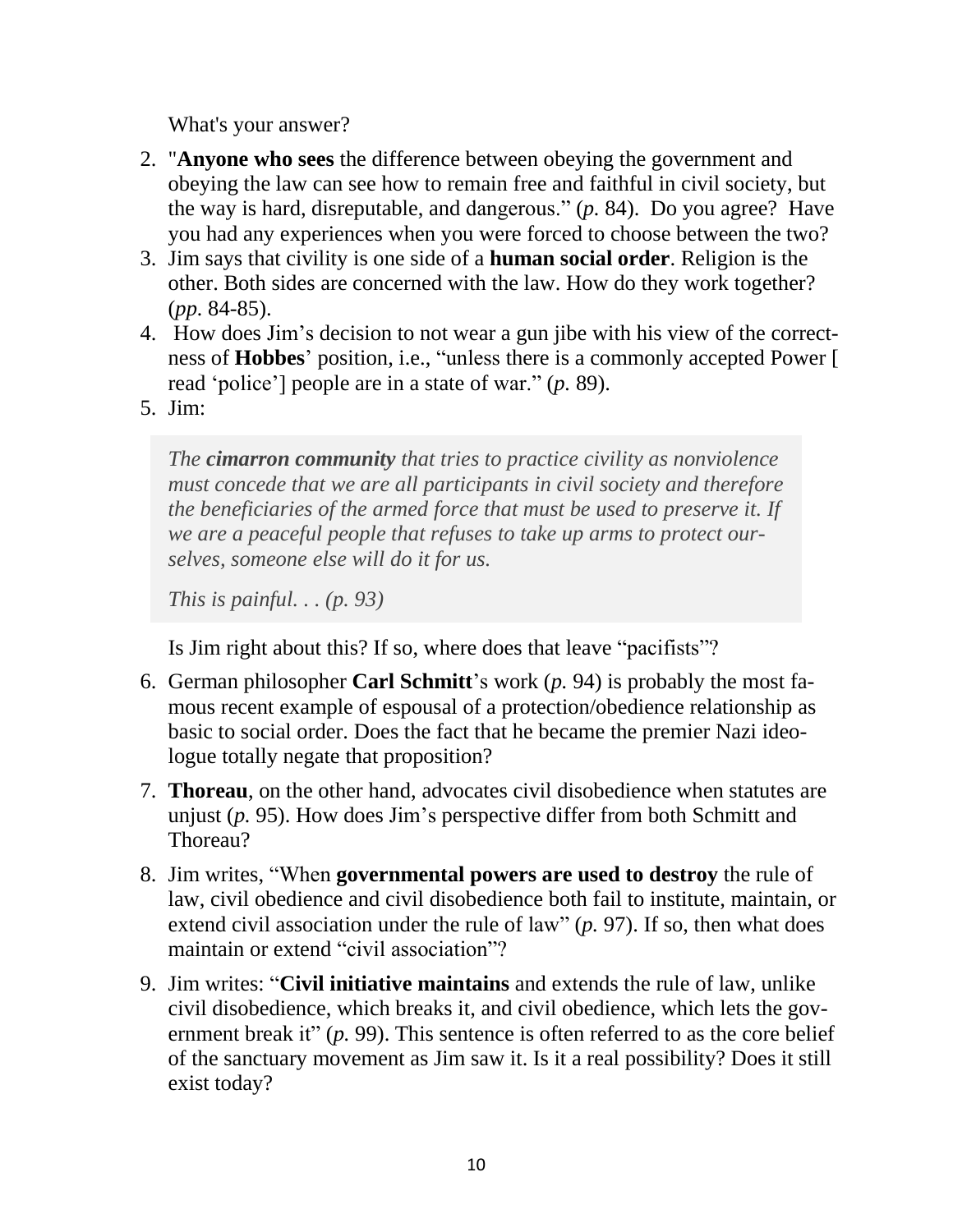- 10.The legendary organizer **Saul Alinsky**'s political jujitsu differs strongly from Jim's civil initiative. (*p.* 101). How?
- 11.Civil initiative "**extends the social** order's civility to enemies and other aliens as basic rights." (*p.* 104). This caused considerable friction between sanctuary as Jim's civil initiative and a politically-oriented faction of the sanctuary movement focused on civil disobedience. Why?
- 12."**Even if national** governments remain necessary and world government remains unlikely, the nation-state, as the form into which civil society fits, is withering away." Jim wrote this on page 108. This is a strong statement about the future, from the late 1980s. Was Jim right?
- 13.Jim:

*I'm an unlikely Quaker. I learned to shoot rabbits when I was five, had my own shotgun at nine, and joined the National Rifle Association, had my own 30-06, and began hunting deer and antelope at thirteen. For my eighteenth birthday, my parents sent me a pistol, unaware that in New York State where I was going to school the police and university authorities would disapprove. I've quit using guns, except for humane slaughter, but I still dislike gun-control legislation. I don't think governmental coercion should be used to force others to take the Quaker way when police protection is unavailable or law enforcement turns to murder. (p. 90)*

Is he really that out of step?

- 14.If we saw Jim carrying a sign today, would it say, "Defund the Police," or "Back the Blue?" Or something else?
- 15.Jim quotes Thoreau: "**Must the citizen** ever for a moment, or in the least degree, resign his conscience to the legislature?" (*p.* 95). Is he right? In what ways have you done this, or not?
- 16.Thoreau, quoted again: "…It **is not desirable** to cultivate a respect for the law, so much as for the right. The only obligation which I have a right to assume is to do at any time what I think right" (*p.* 95). Is Thoreau right here too?
- 17.Jim comments:

*Thoreau's contrast of respect for the law and respect for the right actually distinguishes between two meanings of the word "law," society-*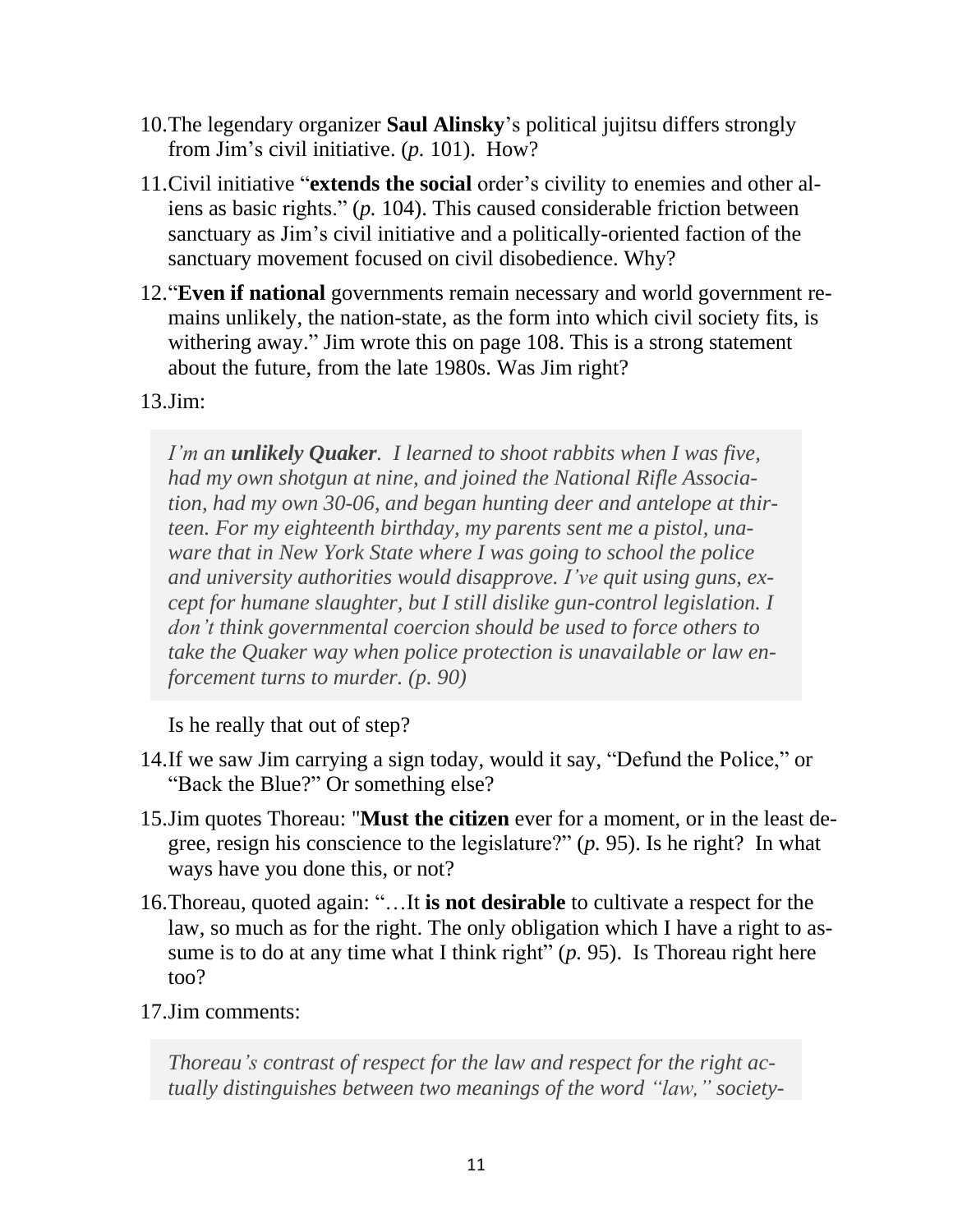*forming right and government-made statutes. For the most part, the two basic meanings of "law" reflect the practical difference between a society's constituting principles and a government organization's policies, but they are most readily distinguished by the fact that the one usage, as in "the common law," has no plural. "The law" as right is a single, intra-active, evolving order. 'Laws' or statutes are chronically in need of interpretation, testing, and adjudication to determine how and whether they fit into the law; a law is not the law, nor is it necessarily a part of the law (p. 95).*

Is there more here than just a quibble over words?

18.Wait a minute: how did we get from milking goats in the desert to talking about Arizona gunslingers, a "Peaceable Kingdom" and the law as "what's right" versus statutes? What kind of book is this?

### Chapter 7 -- Discovering the Church

Jim's first public letter about refugees, sent out in May 1981, was addressed to other Quakers, who were:

*. . . the only faith community I knew. I soon learned that full-time involvement with refugees meant full-time involvement with the church. A 'new underground railroad' formed almost immediately to protect Central American refugees, the foundation for which was the ecumenical church. Suddenly, I was spending much of my time in churches and was working closely with the vocationally religious, and my two closest friends were Catholic priests. I was even "Padre Jaime" — Father Jim — to the comandante and jailers at the penitentiary in Nogales, Sonora, where Central American refugees were held by the Mexican government for deportation to Guatemala. . . . (p. 111)*

*During recent weeks I've been discovering this catholic church that is a people rather than creed or rite, a living church of many cultures that must be met to be known. Out of these meetings, a meaning has opened to me that I'd like to share. . . . (p. 112)*

*After having been Quaker for almost two decades, I decided to seek formal membership in my meeting, in order to join the church. . . . Until I began discovering the church, I had no intention of becoming*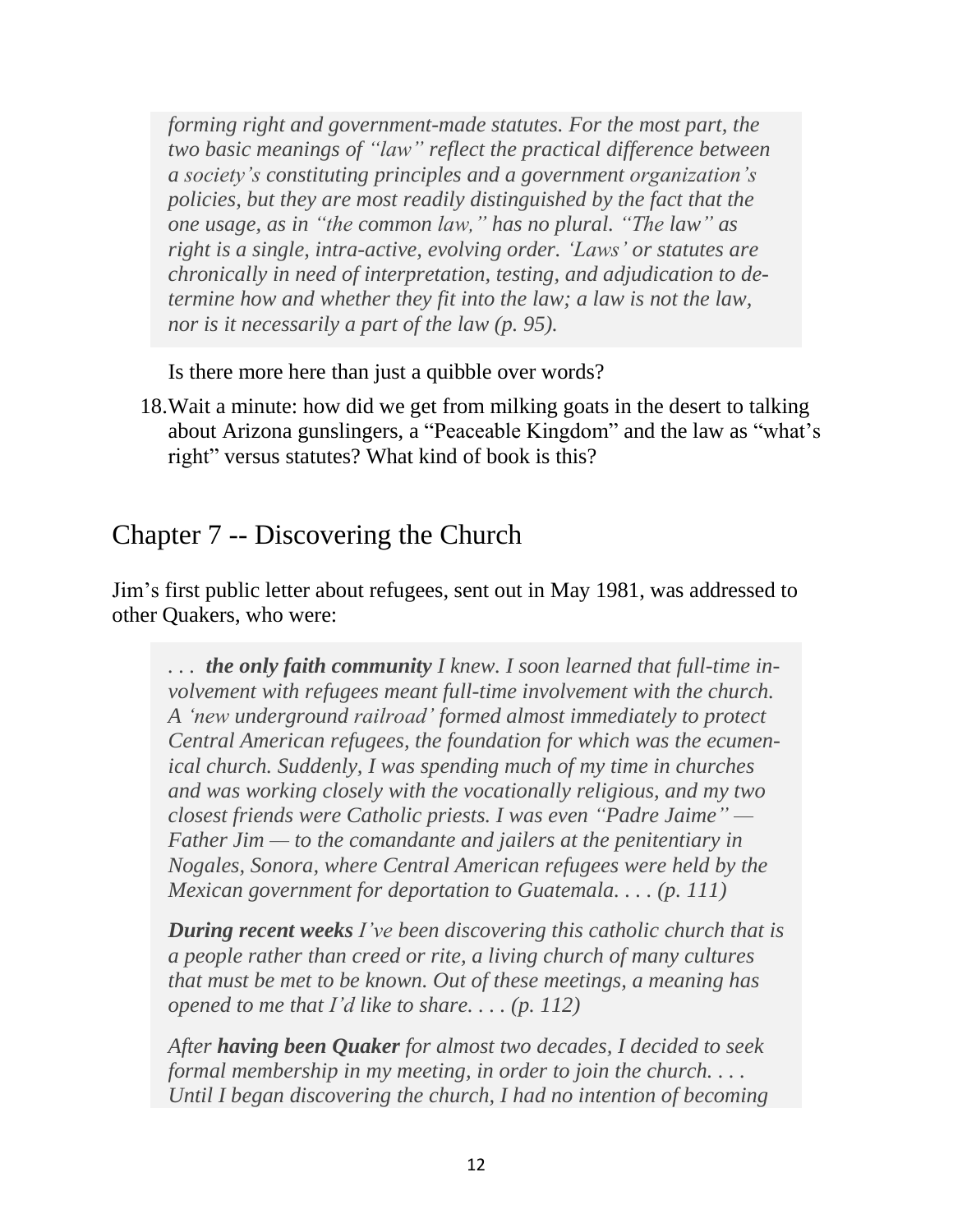*a member because I thought of denominational membership as separative rather than unitive . . . Until I began to know the church, membership in meeting seemed separatively sectarian. When I began to know the church, formal membership in my meeting was clearly the way for me to join the church. Just as there's no generic form of marriage that transcends and precludes marriage to someone in particular, there's no generic form of membership in the church I'd come to know. (p. 115)*

*I was meeting the visible, historically specific church formed by distinct traditions and particular people. Father Ricardo, Pat, and I would often banter about our Judeo-Quackolic Church, and in Mexico, where Catholics and Protestants rarely work together, Father Quiñones would introduce me to the archbishop and other priests as un cuáquero muy católico — a very Catholic Quaker. (p. 116)*

*In meeting the visible, fully catholic church, I saw that my universalism, which had seemed to stand in the way of formal membership in any specific congregation, was a chimera rather than an obstacle — a lifeless abstraction . . . . (p. 116)*

*Am I converting to Catholicism, then? Well, not in a sense that would make me less Quaker. . . . And my discovery is that the church is truly catholic, a people of peoples that incorporates not only a multiplicity of nations and cultures but also divergent beliefs, rites and perspectives. . . . (p. 123).*

- 1. In this letter sent to Friends, Jim compared the rounding up and deportation of refugees from the southwest U.S. to **Vichy France** (think Nazis and WWII). (*p.* 109). Was this a fair comparison? Is it fair today? If not, is a totally open border the answer?
- 2. During Sanctuary, Jim's initial outreach being to Quakers is obviously understandable. Its rapid evolution into an ecumenical church effort was unexpected, and radically reshaped Jim's thinking and the movement's direction. Would such an evolution be possible today? If so, would you be part of it?
- 3. The improbable combination of a charismatic Presbyterian minister (John Fife), a Redemptorist Catholic priest (Father Ricardo Elford), and a Quaker (Jim Corbett) made for surprisingly effective activism. Was this an example of, as Jim said, "Whatever our **creedal differences**, we meet as one people by virtue of our allegiance to one Kingdom. And my discovery is that the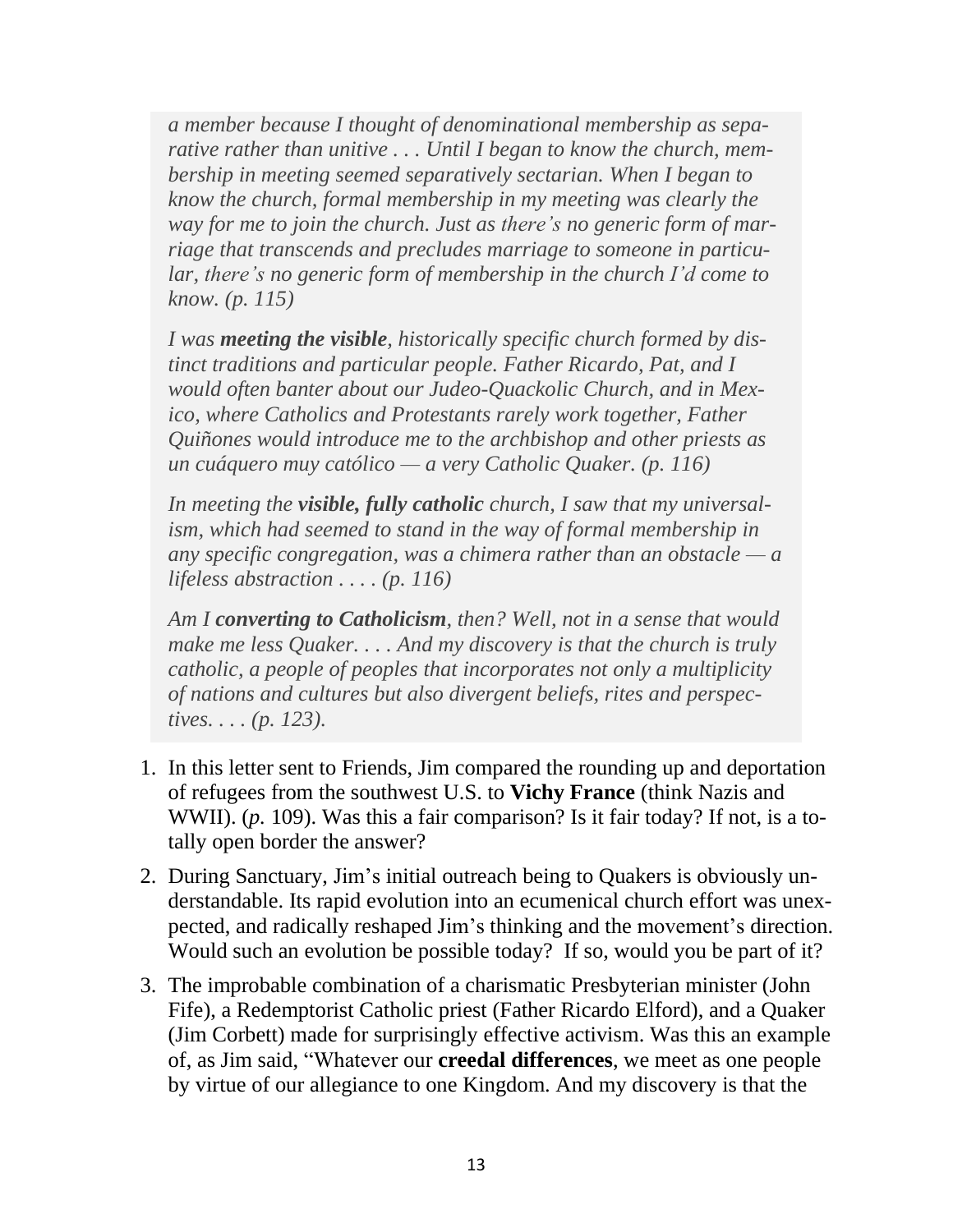church is truly catholic, a people of peoples that incorporates not only a multiplicity of nations and cultures but also divergent beliefs, rites and perspectives…"? (*p.* 123).

- 4. Why was it that churches were virtually the only organizations equipped to challenge the government actions over these issues? Do you think the same thing is happening these days?
- 5. Jim called these groups he encountered a **fully catholic church** in the "small c" sense (*p*. 116). How would Jim's ideas be affected by encountering the many Christian nationalist churches that are so prominent on the American scene today? (*p.* 115)
- 6. What do you make of this passage from another letter by Jim from that time: "The **peoples of the cross** I was meeting turned the world as I'd known it inside out and upside down. Seeing the world's principalities and powers politically, as the substance rather than the shadows of human empowerment, I'd thought there was no alternative to resistance, in reaction to the rule of violence. [But in] Meeting the church, I saw that political countermeasures are a shadow's shadow; the powers could neither darken nor disempower the lovingkindness of the many . . . who are the redemptive flesh and blood of the church. . . . Whatever the truth may be about events reported from Jerusalem two thousand years ago, I learned the truth of the cross because I was there . . ." (*pp.* 113-114).

What was this "truth of the cross" that Jim felt he learned?

#### Chapter 8 -- Pilgrim's Progress

Jim: page 127:

*"The official government position [in 1981] was that the Salvadorans and Guatemalans arriving in the United States were 'illegals' rather than refugees, that they were just coming to the United States looking for jobs, that no refugee-causing violations of human rights in El Salvador and Guatemala were causing the influx. Anyone who assisted them in any way with food, shelter, transportation, communications, or concealment was therefore, according to federal officials, committing a felony punishable by up to five years' imprisonment for each act of assistance — and up to ten years for conspiring to do so. The*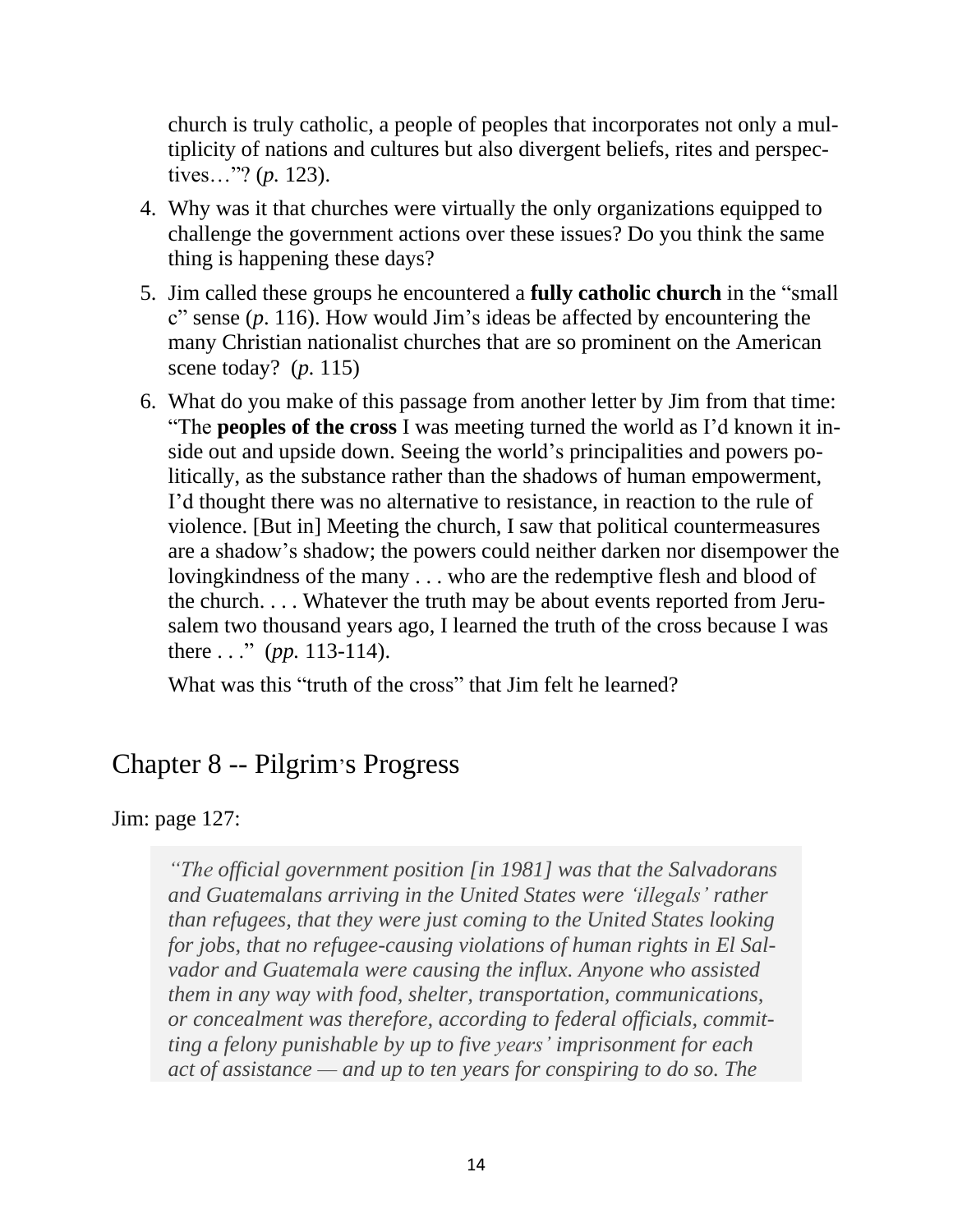*United States had ratified a United Nations treaty and enacted a federal law committing itself never to return a refugee to a country where he or she had reason to fear persecution — that is, to provide safe haven for first-asylum refugees, regardless of their nationality, political opinion, social class, race, or religion — so when the U.S. government returned the Salvadorans and Guatemalans it claimed they were 'illegals' rather than refugees. By international declarations, customary international standards, ratified treaties, and federal law, if the returnees were genuine first-asylum refugees, they had a lawful right to be in the United States, regardless of the way they entered the country or whether they had visas or other documentation. If they were refugees, returning them would be a grave violation of international human-rights law, called* refoulement*."*

- 1. Consider Jim's statement in Chapter 8 that he couldn't have named **Archbishop Romero** before his almost accidental, yet turning-point involvement with the Salvadoran hitchhiker. What do we (especially Anglo readers) know of Oscar Romero today? (*p.* 132).
- 2. The **pastor of Southside** Presbyterian Church, John Fife, soon became the focal point for Sanctuary in Tucson and, for a time, in the nation. (*p.* 131). Other than strong personalities (Jim and John Fife) what threads pulled them and the many other religious groups together? (Note: churches as far away as New England housed refugees.)
- 3. For Jim, being dubbed "Padre Jaime" of the (imaginary) "**Sociedad de los Amigos**" (*p.* 133) was amusing but also had very real practical value in that time and place. Why? Do you think it also came to have religious value for Jim as well?
- 4. Jim wrote, "The **trouble with Jesus** is that he refuses to sacrifice enough to make room for hope." (*p.* 148). Here Jim paints a picture of despair so deep that is shatters any sense of the future beyond total despair. What is your reaction to this? Does torture of the magnitude described here still occur? If so, what do we do? How can we cope?

### Chapter 9 -- Weaving Sanctuary into the Social Fabric

Jim: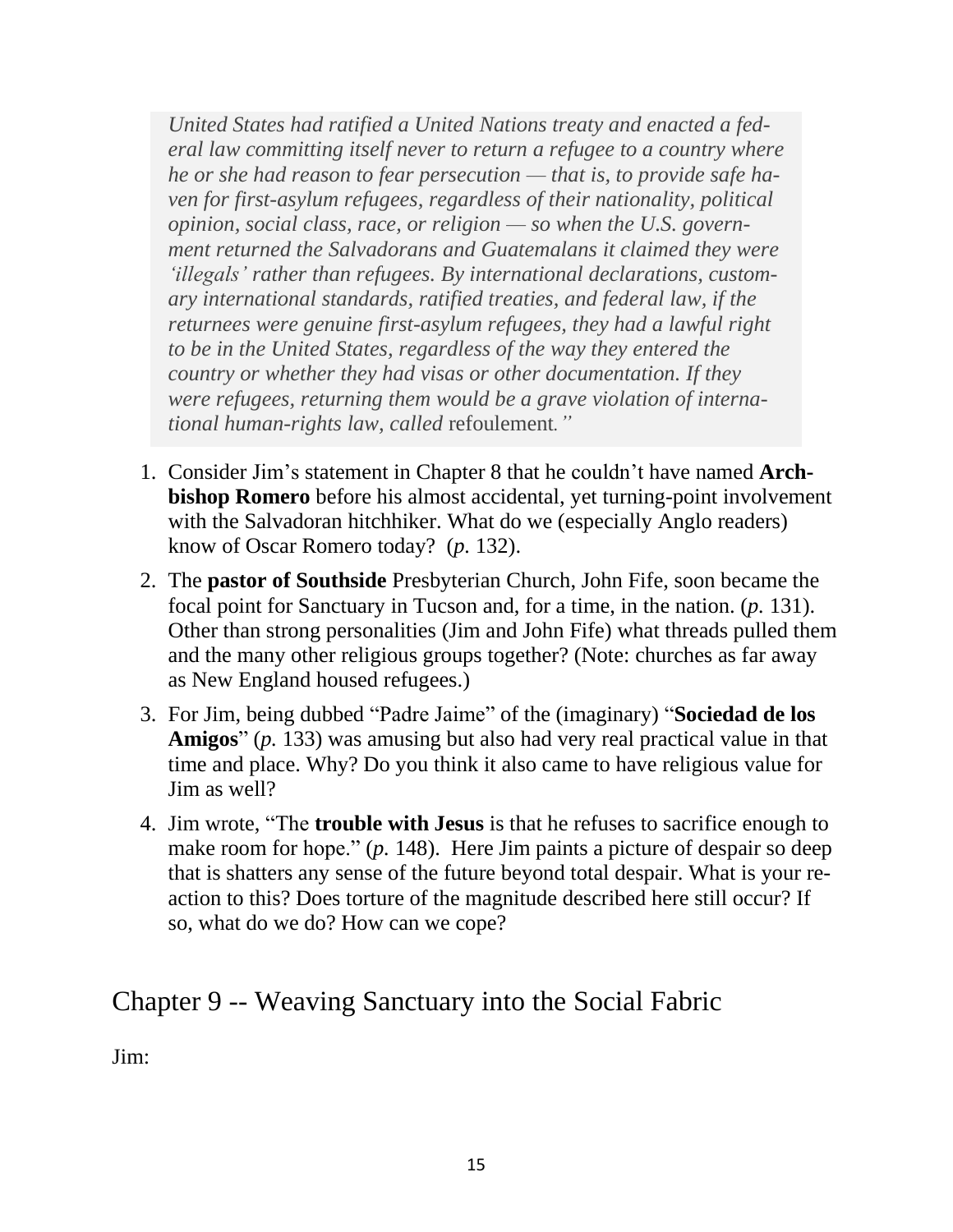*In October 1990, Congress halted the deportation of the Salvadorans who were already in the United States and made them eligible for "Temporary Protected Status." Then, on December 19, federal officials conceded virtually everything sought by sanctuary providers in a civil suit (American Baptist Churches v. Thornburgh — "the ABC agreement") that had been filed in 1985 as a companion to the Arizona sanctuary trial. . . . In effect, we'd won. Adequate supervision and legal aid would still be needed, but the violation of Central American refugees' right to safe haven within the United States had ceased to be an entrenched federal policy. At the same time, though, the U.S government intensified its antirefugee program in Mexico . . . . Even Iron Curtain ruthlessness couldn't control the U.S.- Mexican border (or even give the market price of drugs a significant boost), but the political need to find a new Evil Empire and establish a reverse Iron Curtain is making the borderlands much more dangerous. (p. 173).*

Jim:

*To find guidance from the Bible, I first had to learn how to wrestle and argue with it. To take it seriously enough to wrestle with it, I also had to learn to honor it, listening attentively to what its ancient voices actually say in their own way. The faithful must argue for justice, as Abraham and Job did, even against God Himself. It's certainly no breach of the prophetic faith to argue with the Bible, wherever it promotes what we see as injustice. Rather, anyone who fails to argue with the Bible on behalf of the covenant isn't taking the Bible seriously. "It is not in heaven, that you should say, 'Who will go up for us to heaven, and bring it to us, that we may hear and do it?' Neither is it beyond the sea, that you should say, 'Who will go over the sea for us, and bring it to us, that we may hear and do it?' But the word is very near you; it is in your mouth and in your heart, so that you can do it" (Deuteronomy 30:12-14) (p. 152-153).*

- 1. What does Jim mean "That's the **kind of Jew** I am," through membership in a Quaker Meeting? Clearly, he is a member of the Society of Friends, not a Jew. (*p.* 152)
- 2. Is "genuine prophecy" always as "disreputable" as Jim implies when he writes, "**Federal officials were** also eager to promote the politicized understanding of sanctuary, since they knew the movement would then quickly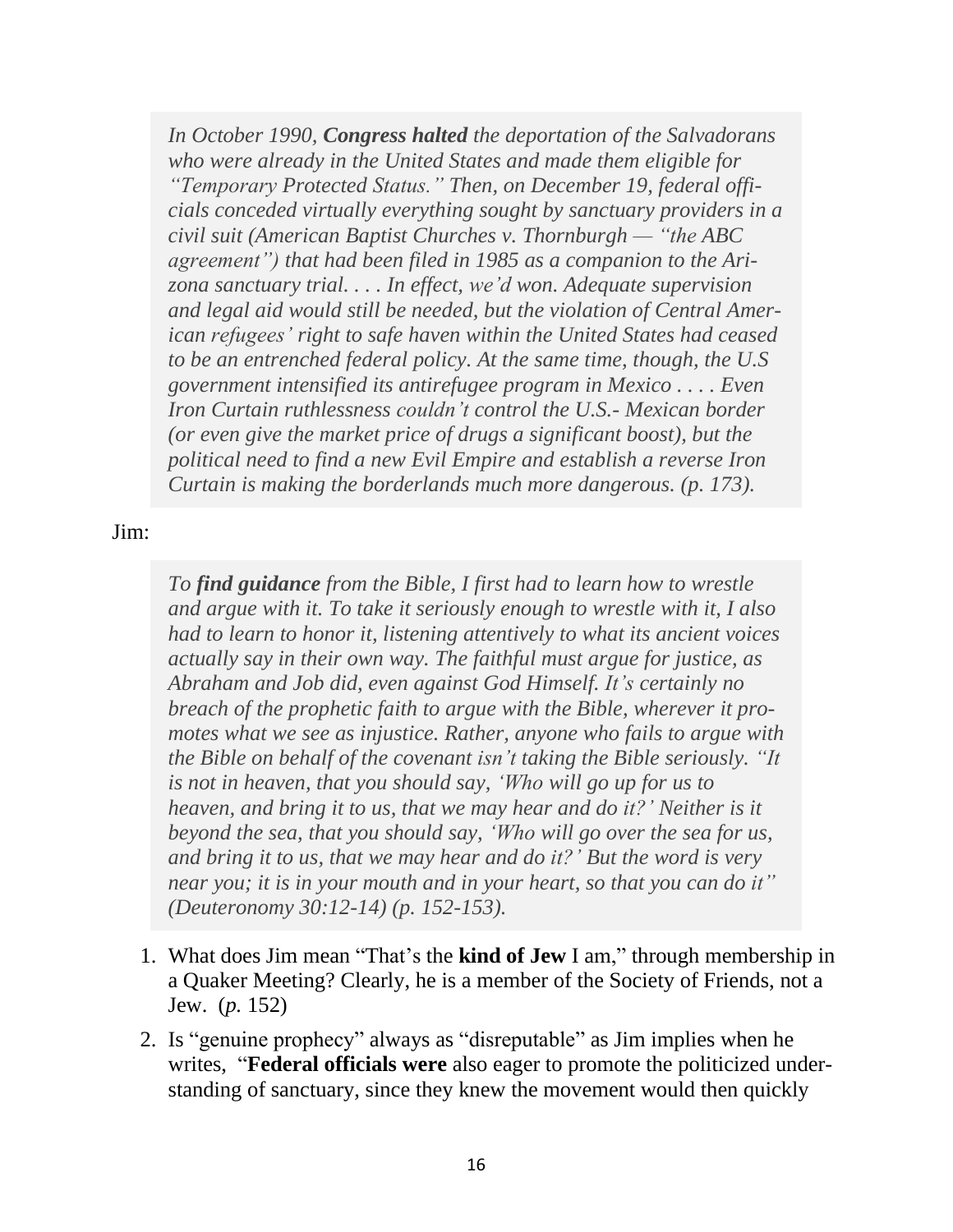self-destruct. There probably weren't ten congregations in the whole country that would prune their advocacy of human rights to fit the strategies of revolutionary warfare, but many thousands did want to respond charitably to refugees while conscientiously evading the prophetic side of sanctuary, which entails a public stand by the congregation that empowers refugees to speak truth to power. (Anyone who doesn't struggle to evade the prophetic side of covenant faithfulness isn't entirely sane. All genuine prophecy is disreputable, breaks ranks and undermines in-group solidarity, alienates friends, and jeopardizes family.)" (*p.* 154)

- 3. Was Jim correct to argue that covenant-based sanctuary differed from goaldirected sanctuary in some fundamentally important way? What were the key differences in the schism between the Chicago group (CRTF) and the covenant-based sanctuary movement centered in Tucson? How important was this division to the movement? (*pp*. 156-157).
- 4. What was "**Operation Sojourner**," and how did it affect the movement schism? (*p.* 158).
- 5. The trial of Jim and the others was characterized as a **contest between church and state** (*p.* 159). Why was this strategy probably a poor one for the government?
- 6. **Seven Principles** were agreed upon by the Tucson Refugee Support Group (Trsg). (*p.* 164). How do they mesh with covenanting?
- 7. Why was it difficult to mix *pro se* **defense** with a professional, paid defense, even beyond the adage that says "a defendant who represents themself has a fool for a lawyer"? (*p.* 165).
- 8. Why is it **federal officials conceded** virtually everything sought by the Sanctuary movement? (*p.* 176).
- 9. Jim Corbett and others stated after his arraignment on January 21, 1985: "**After the Second World War**, our government committed itself by law never again to expel or return refugees to any country where they would face persecution. At Nuremberg and Geneva, our government also established that everyone has both the right to protect refugees and the duty to obstruct the commission of state crimes. Consequently, providing sanctuary for refugees is not an act of civil disobedience. Rather, the need to provide sanctuary for refugees demonstrates that, in its violations of human rights both here and abroad, [it is] the present administration [which] lacks legitimacy." (*p.* 162).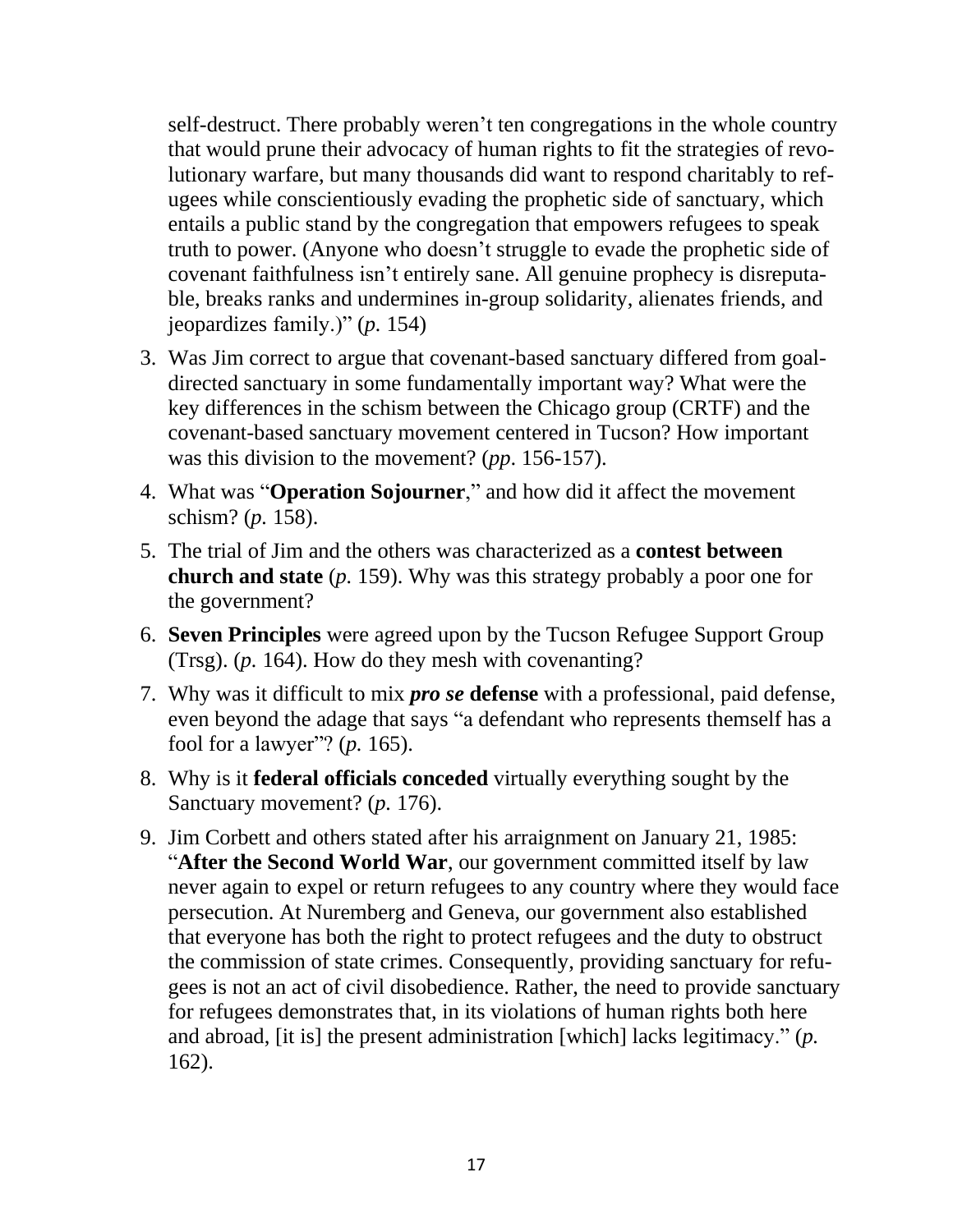10.Goatwalking has taken us from joining a goat herd, considering the best knots for a tether, finding edible desert plants, to playing cat-and-mouse with border patrol agents, talking theology with Catholics and Presbyterians, facing jail in federal court, and trying to enforce international law. Do all these parts fit together?

### Chapter 10 -- Going up to Zion

Jim:

*Any state, to maintain the enforced social order, will limit what can be done in the name of religion, but conscripting the church to act as the state's primary agent for enforcing government policy is a radically different matter, the fundamental issue for the separation of church and state. If the church can be conscripted to act as the government's agent, then church-state separation and first amendment guarantees of religious liberty are a sham. For sanctuary providers, the I-9 requirement is easily seen to be a complete breach of churchstate separation, because it forces apostasy; to become the primary agent of the U.S. government's violation of refugee rights betrays the sanctuary covenant." (p. 184) Jim: "Quaker ways have long since evolved beyond the heroic age of the founders, when all Quakers willingly went to jail and forfeited their land rather than take the pledge of allegiance — and even beyond the conformist age of the followers, when any who failed to call their oaths 'affirmations' would be disowned. Nonetheless, some Quaker meetings that include many members who will sign the I-9 attestation are also reaching consensus that compliance would constitute a betrayal of the meeting's faith and practice. (p. 180).*

- 1. What was the **I-9 attestation** and what was its effect on sanctuary? (*pp.* 176- 180)
- 2. Consider the statement "It (I-9) **is the way that** the violation of the right to safe haven is now being woven into the social order." (*p.* 176). Is the I-9 employer reporting requirement still in force?
- 3. "**The church ceases** to be church if it places the practice of its faith under state management." (*p.* 177). Is Jim right about this? Is there any wiggle room?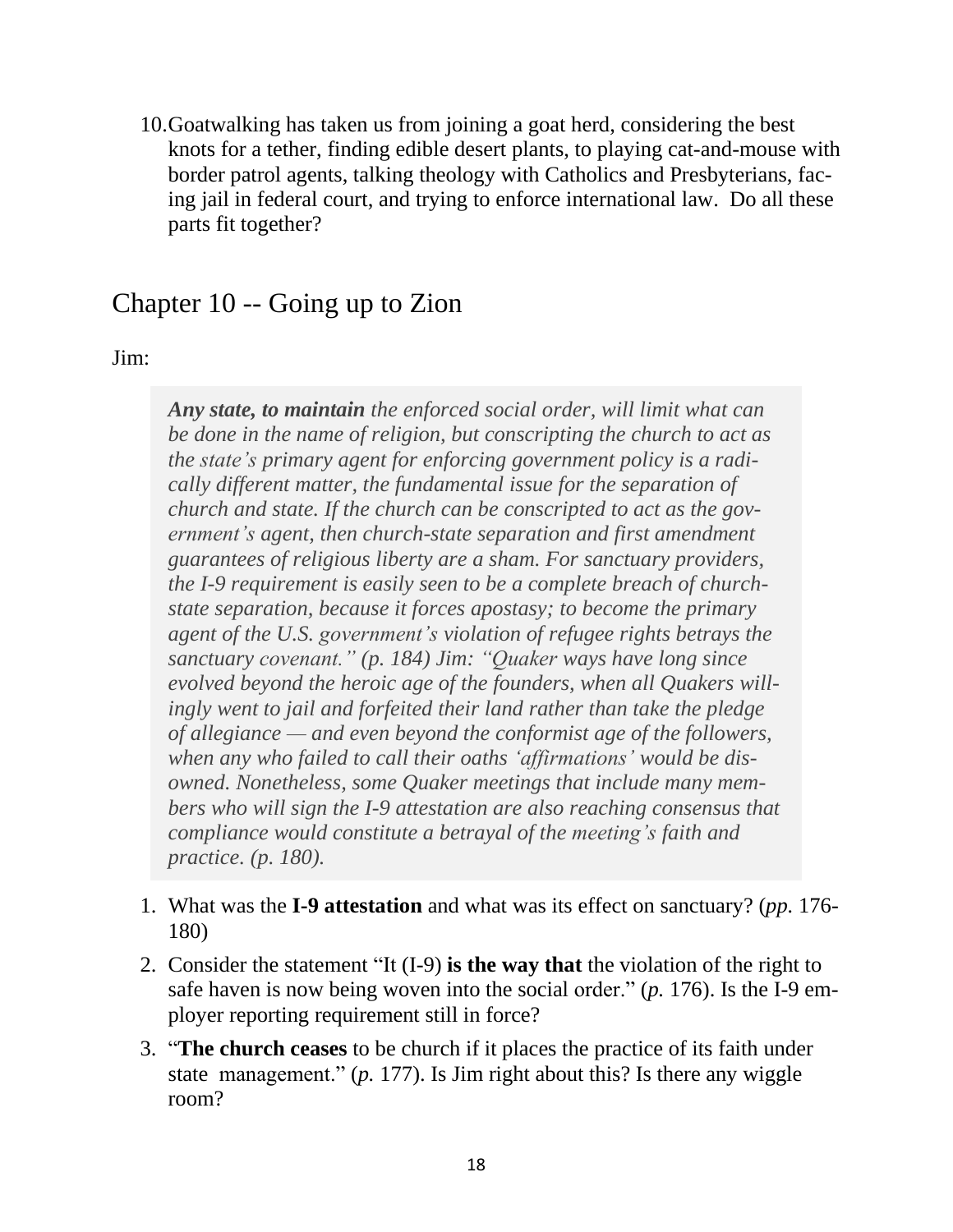- 4. Did the personal decision to **detour the barrier posed** by the I-9, by Jim and Pat, put them "outside" this new "catholic church" Jim had discovered? (*p.* 185).
- 5. Did **Pima Meeting**'s consensus not to sign the I-9 create risks for individual members? Is the I-9 still in force today? (*p.* 178)
- 6. Who were "the **Diggers**" and what was their premise? Even though they were in existence only for a short period of time, does their premise and message have any power in our time? (*p.* 181-185).
- 7. Naturalist **Aldo Leopold** maintained that a proper land ethic requires that we be not conquerors of the land, but, as a community, a "plain member and citizen of it." How did Jim expand this concept into a sanctuary for all life? (Note: Sanctuary for All Life is the title of Jim's second and final book.) Do Leopold's concepts match your own? (*p.* 182-183).

#### Chapter 11 -- Betrothal

On Page 189, Jim states,

*Turning to errantry solves no problems and heals no wounds. It is no substitute for medical care, mind-altering drugs, or massage. It's more like a rodeo cowboy's deciding to switch from saddle broncs to bulls. You can ride out the broncs, if you're good at it. No one rides out the bulls. The best bull riders just know how to last a little longer and hit the ground dodging.*

*Unlike formal religion, errantry is wanderings and openings, uncertainties and beginnings. From the time I turned Quaker, I've never reached a destination. I know nothing of personal salvation.*

*I haven't even been cured of chronic ills — just crippled with new ones.*

- 1. What else have you found in the pages of Goatwalking, besides "uncertainties and openings"?
- 2. "Turning to errantry solves no problems and helps no wounds." Is Jim saying here that the entire premise of his book is useless?
- 3. Jim uses **Koheleth** (from the biblical book of Ecclesiastes) to represent a logical positivist philosophical position, which argues the proposition that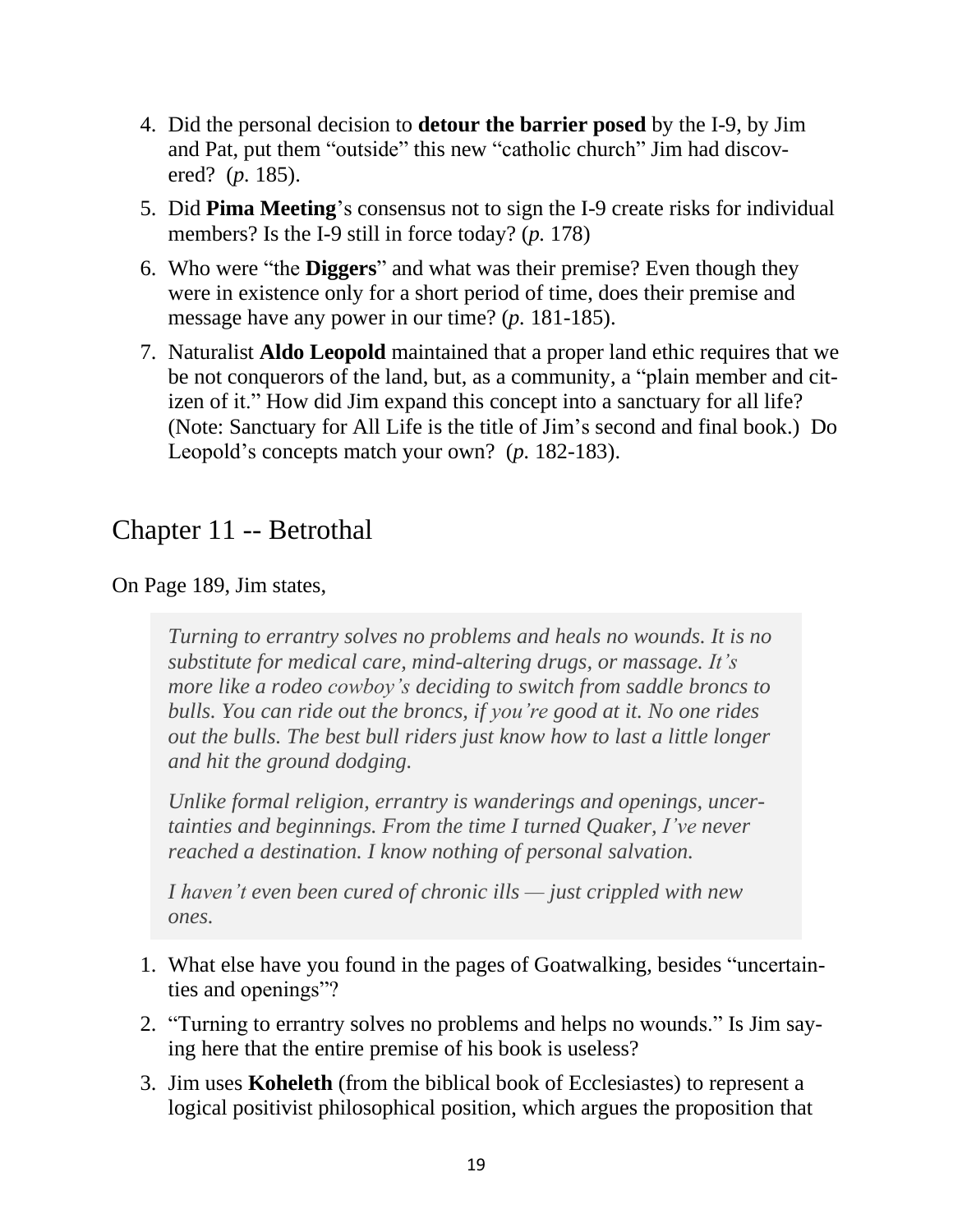"As unfalsifiable beliefs, religious faiths are less than false; they are meaningless." (*p.* 192) What does this "mean" in the 21st century? Does this mean anything to you?

- 4. On Page 198, Jim writes, "**Historically, the Shema** [the Jewish declaration of belief] is the form the community betrothal to the One Presence has taken," and "beyond that, the highest wisdom is silence." (*p.* 203) How does this statement, for Jim, involve a dedication of one's life to co-creative unification? Do you feel called forth as well?
- 5. What is your understanding of Sancho Panza's last advice to Don Quixote in the Postscript, "Maybe, behind some bush, we'll find the Lady Dulcinea, disenchanted, if we'll just go look"? (*p.* 200).
- 6. Jim says,

*"I don't say the Jewish prayers because I believe in a God who wants praise or answers petitions. I don't say them as a personal inspiration or leadings that I feel moved to share with others. I say them to renew the covenant — to betroth myself in the exact words, insofar as I can know them, of my adopted ancestors who bequeathed the prophetic faith as an inheritance open to all peoples. I say them because the Peaceable Kingdom exists and is established only insofar as a people accepts its sole sovereignty, and in pledging this allegiance I, as a Quaker, am inseparably one with the House of Israel, much as the gospel of steadfast love proclaimed by Jesus of Nazareth is inseparable from the prophetic faith of the Hebrew Bible. I say them, too, because I've seen the fulfillment of the Isaian prophecy of the gathering of the covenant peoples — decisively, as a breakthrough, even if still far from being completed." (p. 196).*

There's a lot here. What value do you find in all this talk of prophecy, a Peaceable Kingdom, and a gospel of steadfast love?

7. Jim suggests that freely-pursued errantry can lead to personal and social breakthroughs. How, from your perspective, did the adventures, the errantry he recounted and reflected on in Goatwalking point to any kind of breakthrough, for you or anyone else?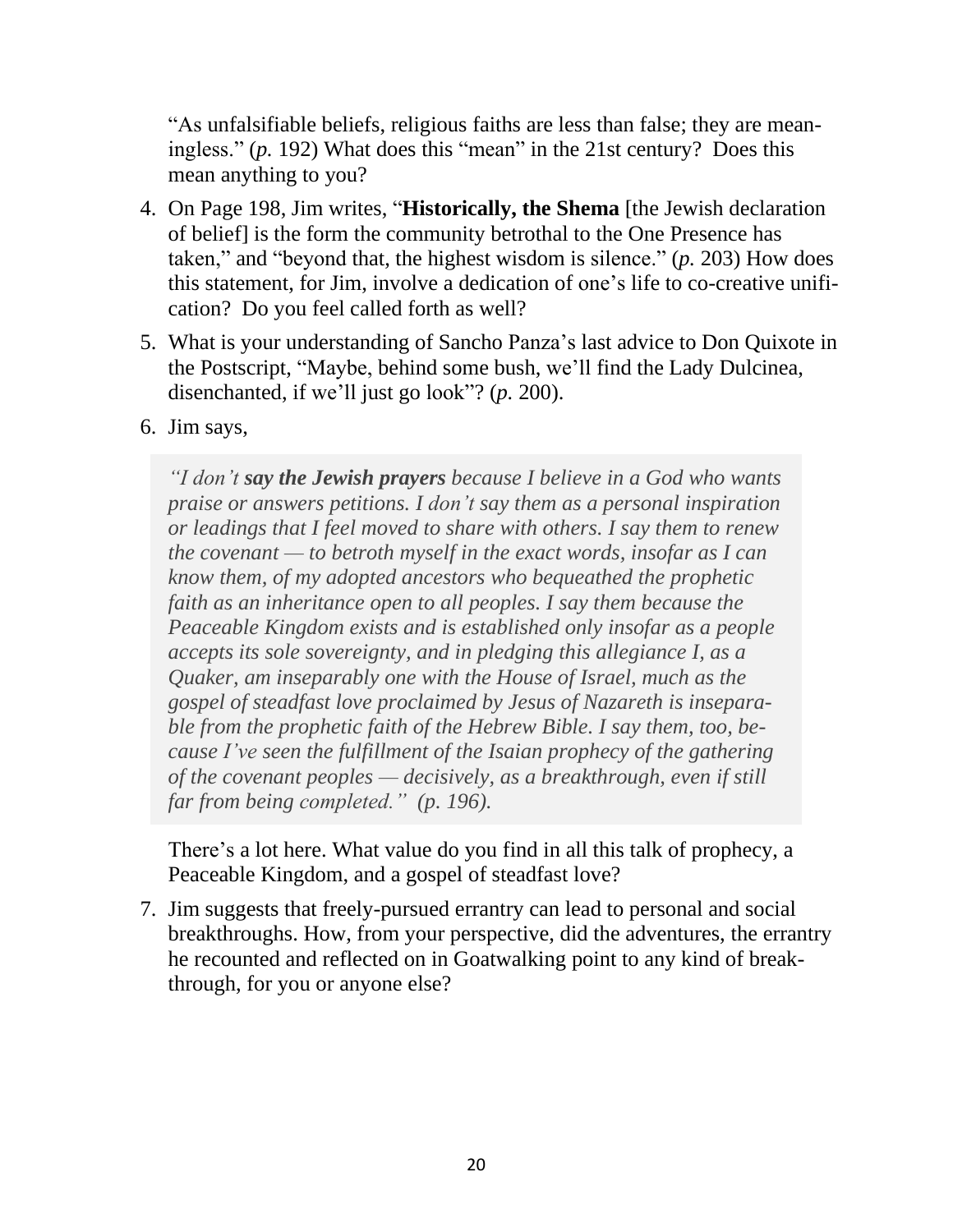## Appendix A – The Saguaro Juniper Covenant

- 1. In the Preamble, "attentive stillness" is described as essential to knowing the land as an "active presence." What, other than not making noise, is entailed in this? What has been your experience with this sort of stillness?
- 2. Taken individually, the five items in the "bill of rights for the land," are pretty standard tenets of conservation-minded people. Collectively, do they form a more powerful statement? If so, how? In what ways have you practiced something of this sort?
- 3. Jim seems to have felt that limits on land use should go beyond prohibiting permanent alterations and protecting wildlife; they should also honor the rights of the land to exist, the **evolution of the land**, and its interaction with humans as an integral part of the system. (*pp.* 207-208). How does this fit your own sense of appropriate land use?
- 4. What is your reaction to learning that the issue of **unleashed dogs** was among the most contentious in developing the Saguaro Juniper Covenant? (Consensus was ultimately reached to require enclosures or leashes; but the subject of unleashed city-raised children remained somewhat unresolved.) (*p.* 202).
- 5. The manner in which the state of Arizona handles grazing leases is Byzantine and arcane, but **Saguaro-Juniper** has still been able to exercise some degree of control over a large tract of land without having to own it. (*pp.* 201-208).
- 6. From your perspective, does the formulation of the covenant offer a pioneering example that can be applied in other environments and circumstances?

### Appendix B -- Covenant Wisdom

This Appendix brings together several biblical reflections. The first and most extensive is Jim's treatment of the biblical Book of Job, which in Chapter One he described as the "the **capstone** of the Greek as well as the Hebrew books of the Bible." (*p.* 3).

1. Jim starts with the classic question: "Does God **hear the cry** of the poor and those who suffer without cause?" This is followed by the statement "Poverty, oppression, sickness, old age, death—all suffering—must be merited punishment, if the all-governing God of the psalmist is just." (*p.* 209).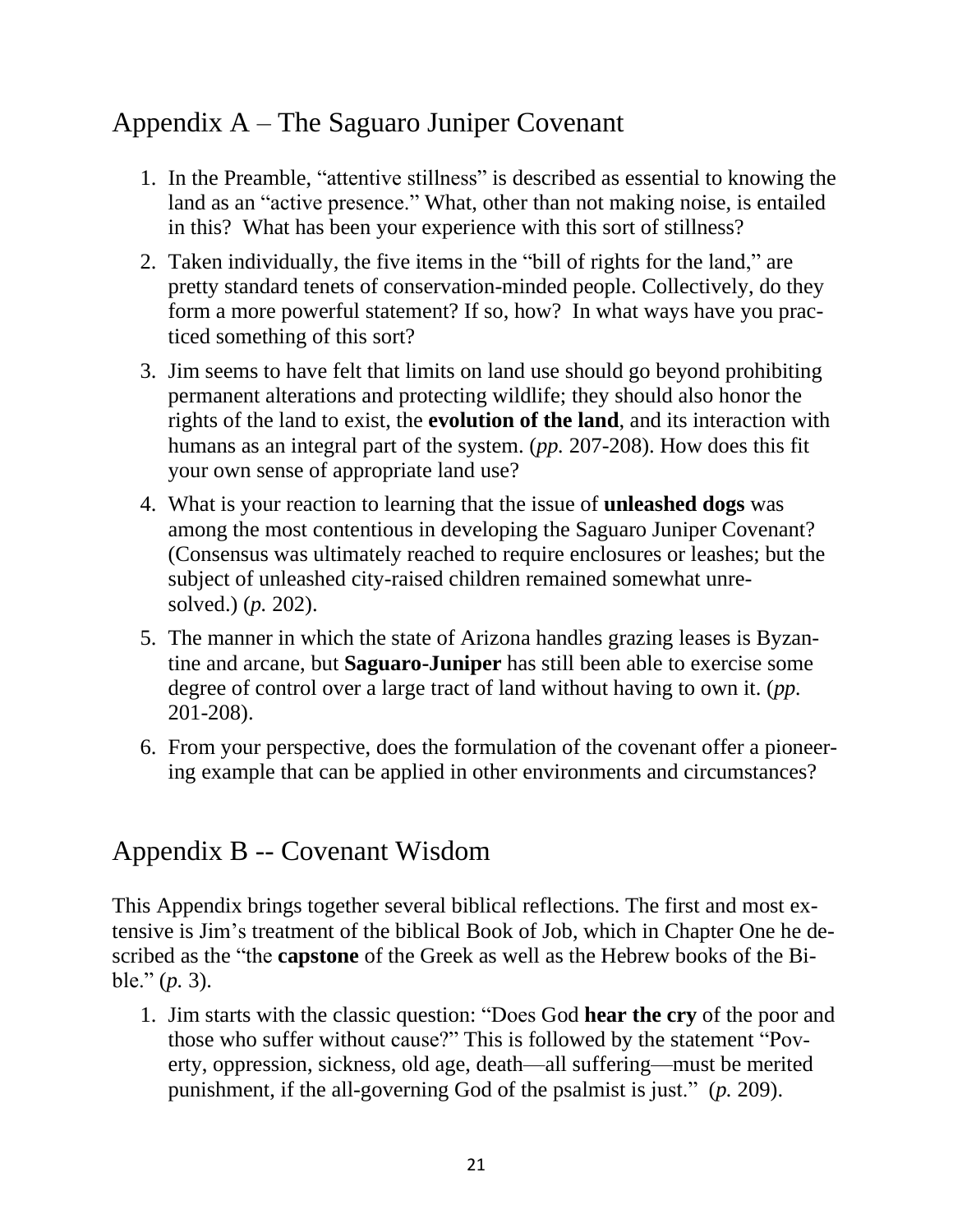2. In Chapter 9, Jim wrote (*p.* 156) of learning:

*To find guidance from the Bible [but to do so] I first had to learn how to wrestle and argue with it. To take it seriously enough to wrestle with it, I also had to learn to honor it, listening attentively to what its ancient voices actually say in their own way. The faithful must argue for justice, as Abraham and Job did, even against God Himself. " He added that "The faithful must argue for justice, as Abraham and Job did, even against God Himself. It's certainly no breach of the prophetic faith to argue with the Bible, wherever it promotes what we see as injustice. Rather, anyone who fails to argue with the Bible, wherever it promotes what we see as injustice. Rather, anyone who fails to argue with the Bible on behalf of the covenant isn't taking the Bible seriously."*

Query: Given Jim's extensive reliance on the Bible, is it possible for "**unbelievers**," atheists or members of the many non-Abrahamic faiths to relate to Goatwalking? Did Jim think so? (*pp.* 151-152)

3. Does the Book of Job involve "arguing for justice" against God about the suffering of the innocent or the just? And is this "argument" germane in a book titled Goatwalking?

In his book, Job is a man of faultless virtue and great prosperity, who is made to lose everything and suffer horribly for no just cause. He defiantly demands to know from God why this happened to him. God finally speaks to Job but does not give a clear answer.

- 4. How are readers apt to benefit from grappling with this Appendix? They could look to one subsection, headed "SOME AFTERTHOUGHTS FROM THE JOURNAL OF ELIPHAZ THE TEMANITE" (*p.* 213); Eliphaz was one of three "false comforters" who insisted to Job that God was always just, so Job must have deserved his suffering as punishment for unspecified, invisible sins. This fits with much biblical theology, yet God rebukes Eliphaz and the other like-minded "comforters", and praises Job's defiance.
- 5. Could it be that this meditation was sparked by the intense and so often pointless suffering and death Jim Corbett witnessed during his sanctuary journeys? In those "wildlands," Jim saw that torture, murder and starvation fell on the just and the unjust, while many of the elite perpetrators prospered. As he traveled through these killing fields, did it make real to Jim the archetypal struggle of Job to learn to live in a world where virtue dies as easily at the torturer's hands as that of the sinner?